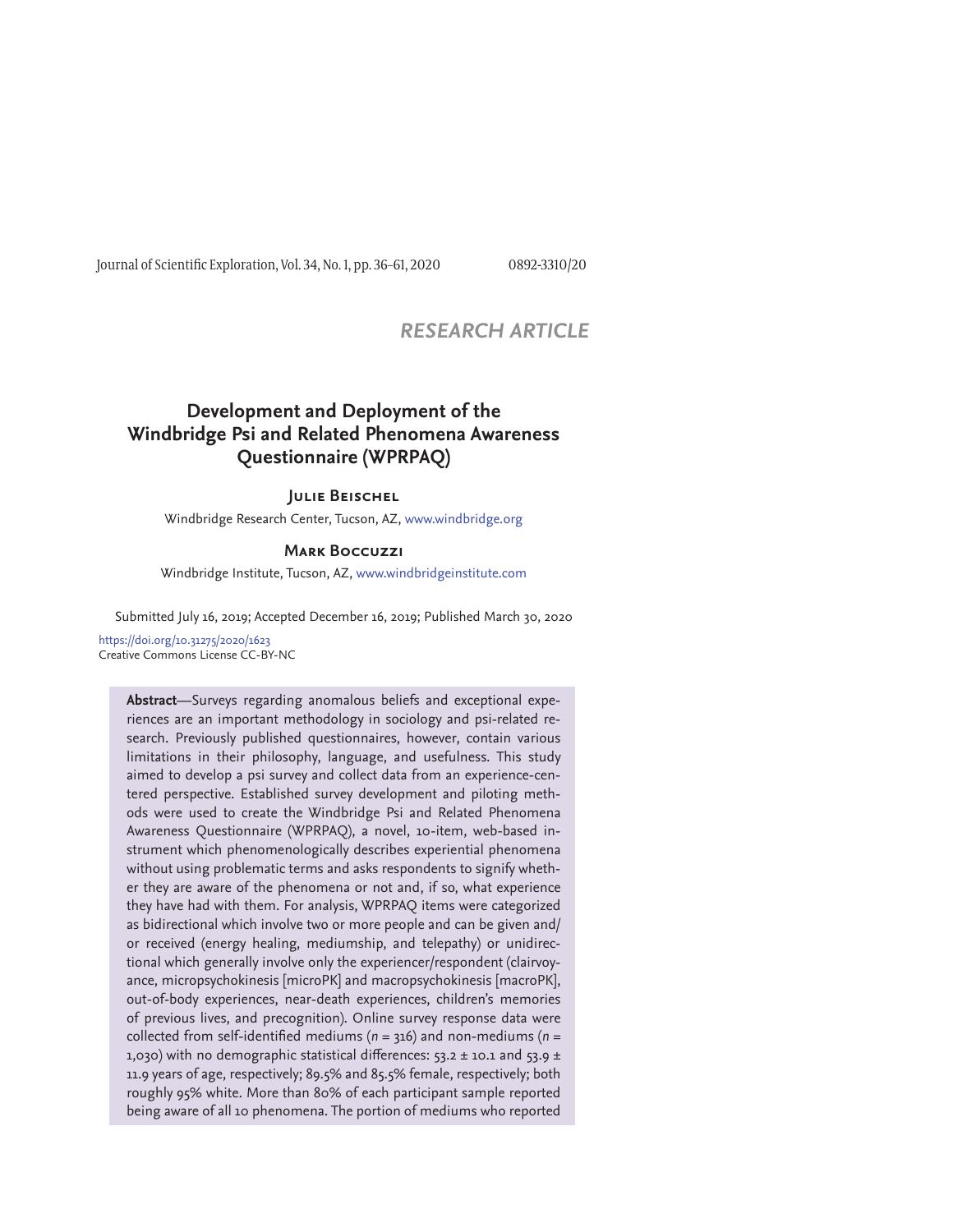awareness of microPK and macroPK was significantly larger than the portion of non-mediums for those phenomena (each *p* < .00001). A significantly larger portion of mediums than non-mediums reported experiencing each of the 10 phenomena (all *p* < .0001). Ideally, the WPRPAQ can be used by other researchers to assess awareness of psi and related phenomena and the prevalence of those experiences in other populations.

*Keywords:* psi survey; microPK; macroPK; mediums; psi questionnaire; psi phenomena

Surveys regarding anomalous beliefs and experiences have regularly been an important methodology in sociology, parapsychology, and psi-related research, reviewed, for example, by Irwin (2009). These studies have included examinations of experiences in samples from the general population (e.g., Castro et al., 2014; Palmer, 1979) as well as samples from specific populations such as Association for Research and Enlightenment (ARE) members (Kohr, 1980) and Spiritualist mental mediums (Roxburgh & Roe, 2011). Comparisons of both types of samples also have been done. Fach et al. (2013), for example, compared the experiences of a cross section of the general population to those of clients reporting exceptional experiences who actively sought advice from counselors at the Institut für Grenzgebiete der Psychologie und Psychohygiene (IGPP; Institute for Frontier Areas of Psychology and Mental Health). Often, the aim of these questionnaire studies is to examine relationships between experiences or beliefs and, for example, psychological factors (e.g., Rabeyron & Watt, 2010), well-being (e.g., Kennedy et al., 1994), and trauma (e.g., Irwin, 1994).

Previously published questionnaires, however, contain various limitations; this extends beyond simple participant burden issues (i.e. large numbers of items). Goulding and Parker (2001) found that the use of psychometric instruments to measure psi-related abilities, beliefs, and/or experiences "is steered to a large extent by the underlying model or ideology concerning what psychic experiences are" (p. 73). They emphasized an "unabated" trend by researchers to focus on the dysfunctional aspects of psi-related experiences such as lack of critical thinking ability and proneness to psychosis in their instruments. In reality, these experiences are frequent within the general, non-clinical population and not usually associated with mental disorders (e.g., Moreira-Almeida & Lotufo-Neto, 2017).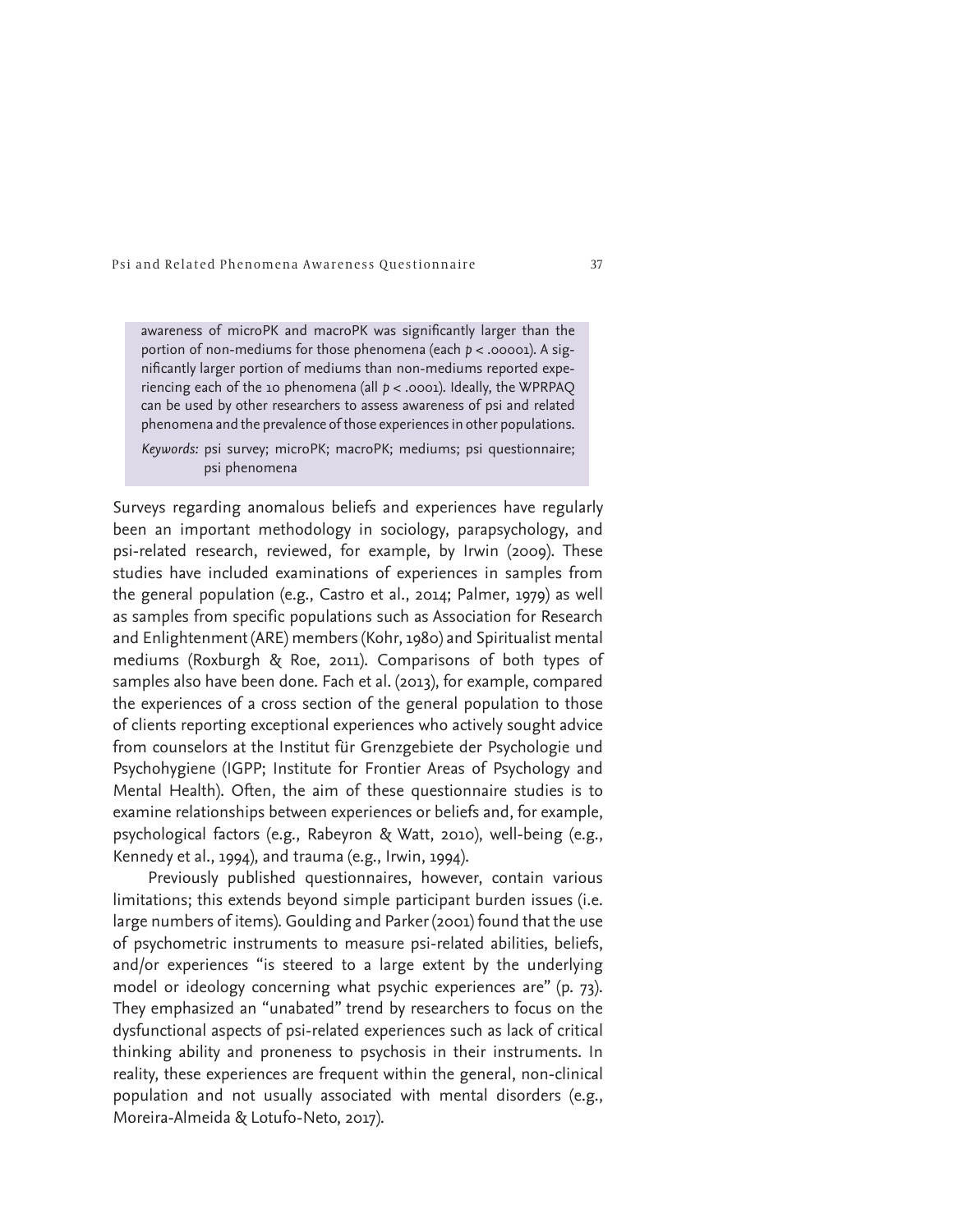Other more specific issues also exist. Several instruments use loaded/leading terminology (e.g., Otis & Alcock, 1982). For example, the Paranormal Belief Scale (Tobacyk & Milford, 1983) includes the item "Reincarnation does occur;" a term related to specific religious and spiritual worldviews. Similar issues arise with the widespread use of the terms *soul*, *spirit*, *ghost*, *God*, *miracle*, etc. The use of these types of terms is problematic as some may inhibit respondents from reporting the experience of interest (Moreira-Almeida & Lotufo-Neto, 2017). This may be a general issue with instruments referring to relevant experiences as *paranormal* within the survey title (e.g., Randall, 1997, Tobacyk & Milford, 1983), though modern research has shown that "the paranormal is (still) normal" (Castro et al., 2014, p. 1).

Some instruments use unclear language, making it potentially difficult to quantify one's agreement with a particular item. For example, the first item in the Paranormal Short Inventory (Randall, 1997) is: "It is probably true that certain people can predict the future quite accurately." The instrument asks respondents to strongly, somewhat, or slightly agree or disagree with the *probable* truth about the *quite* accurate abilities of others. Other items in this instrument ask respondents to quantify their agreement with items including "for the most part," "it is quite possible," and "as a general rule."

Terms with no associated definitions are regularly used in instruments (e.g., Van de Castle & White, 1955; Randall, 1997). For example, the Anomalous Experiences Inventory (AEI; Gallagher et al., 1994) includes the items "I have had a psychic experience," "I believe in the unconscious," and "I believe that many paranormal occurrences are real." Similarly, the Australian Sheep–Goat Scale (ASGS; Thalbourne, 1995) uses the terms *ESP*, *psychic*, and *telepathy* without defining them (the term *psychokinesis* is defined within the ASGS).

Many instruments use what is now considered discriminatory or disparaging language (e.g., Nixon, 1925). For example, the Paranormal Belief Scale (Tobacyk & Milford, 1983) includes items about belief in *witches* and *voodoo*, established international spiritual and religious practices (e.g., "Witches do exist") and combines these into a "Witchcraft" subscale. In the revised version of this instrument ( Tobacyk, 2004), the items referencing voodoo have been changed to refer instead to formulas, incantations, and casting spells.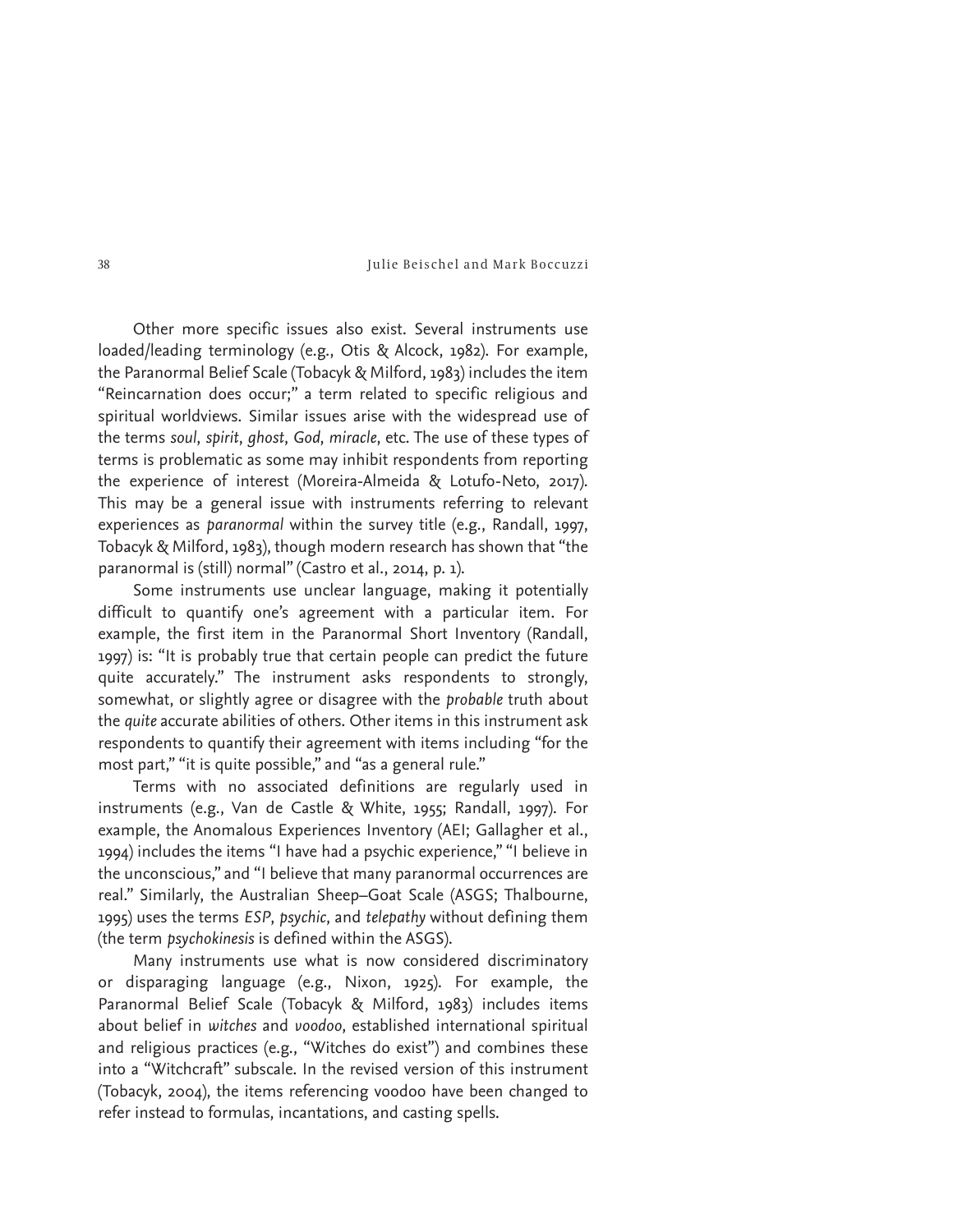Often surveys involve an interdependence of items (e.g., Gallagher et al., 1994). For example, the ASGS (Thalbourne, 1995) includes the items "I believe in life after death" and "I believe that some people can contact spirits of the dead" though the latter relies on the former being true.

Older instruments may contain items not widely relevant today. For example, Bhadra's attitude questionnaire (1966) includes the item "Have you ever known in advance that you are going to receive a particular letter on a particular day?" It is now possible to obtain this information through normal sensory means (digitally/online). Finally, many published instruments include items that refer to nonpsi phenomena such as astrology, the Loch Ness monster, heaven and hell, aliens/UFOs, and drug use (e.g., Gallagher et al., 1994; Jones et al., 1977; Otis & Alcock, 1982; Randall & Desrosiers, 1980).

As cultural norms change, acceptable language is adjusted, psi research findings become more widespread, and psi phenomena are appropriately portrayed as prevalent in the popular culture, research instruments will need to follow suit to be useful. The aim of the current project was to develop a survey instrument that could collect data from an experience-centered perspective. This is in line with the recommended guidelines for researchers (Moreira-Almeida & Lotufo-Neto, 2017) for developing and refining surveys "in a more comprehensive and reliable way" including distinguishing the lived experience from its interpretations and adopting a neutral but empathetic attitude (p. 287). Moreira-Almeida and Lotufo-Neto also recommended that terminology be carefully chosen; that terms with causal or theoretical implications be avoided and, instead, that phenomenological descriptions be used.

Established survey development and piloting methods (Andrews et al., 2003; Dillman et al., 2014) were used to create the Windbridge Psi and Related Phenomena Awareness Questionnaire (WPRPAQ) which phenomenologically describes experiences without using potentially loaded or controversial terms. For each described experience, the respondent signifies whether they are aware of that phenomenon or not and, if they are, what experience they have had with it.

The WPRPAQ is a novel, web-based instrument. Web and mobile surveys are becoming increasingly common modalities for providing instruments to respondents (Dillman et al., 2014). The benefits of electronic surveys (Andrews et al., 2003) include increased feasibility;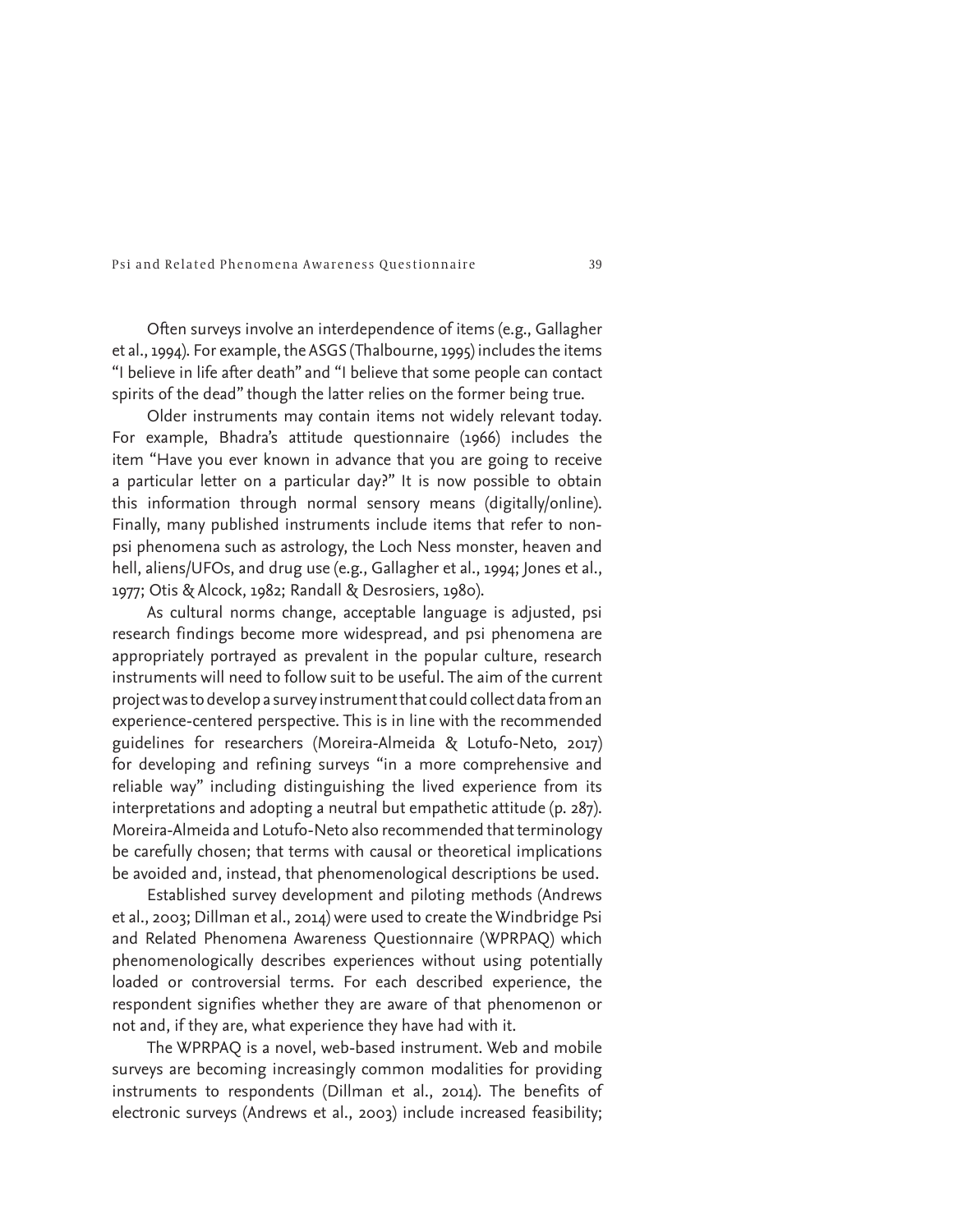cost effectiveness; quick distribution and response cycles; design principles similar to those of paper questionnaires; applicability of both open-ended and forced-choice items; formatting control; and enhanced survey presentation including colors, graphics, and animations. However, the nature of the Internet prevents random sampling, and nonresponse rates cannot be assessed. In addition, "economics, age, and ethnicity continue to produce significant gaps between online and offline populations" (Andrews et al., 2003, p. 190).

The WPRPAQ was initially used to collect data from self-identified mediums and non-mediums. Although it is possible for anyone to experience communication from the deceased and this experience has been reported across cultures since antiquity, a *medium* is someone who has this experience regularly, reliably, and often on-demand. During a modern mediumship reading, a medium shares information about and messages from the deceased with *sitters*, the living friends and loved ones of the deceased, for the purpose of generating for the sitters *assisted after-death communication experiences* (aADCs), one of the four types of ADCs (Beischel, 2019). Contemporary mediumship studies (reviewed in Beischel & Zingrone, 2015) have examined the ability of mediums to report accurate and specific information about the deceased under controlled laboratory conditions (Beischel et al., 2015) as well as their psychological (Roxburgh & Roe, 2011; Taylor & Murray, 2012) and physiological (Beischel et al., 2019) characteristics and their specific experiences of communication with the deceased (e.g., Beischel et al., 2017; Emmons & Emmons, 2003; Rock & Beischel, 2008).

## **METHODS**

Addressing the limitations of previous instruments discussed above, we developed the 10-item, WPRPAQ instrument (see Appendix) and collected online responses from self-identified mediums and nonmediums. This occurred as part of a larger online survey project termed the Online Census of Traits and Observations (OCTO) Study. Other OCTO Study findings are reported elsewhere.

## **WPRPAQ Instrument**

An online questionnaire hosting and development service (i.e. FormSite) was utilized to create and host the WPRPAQ survey items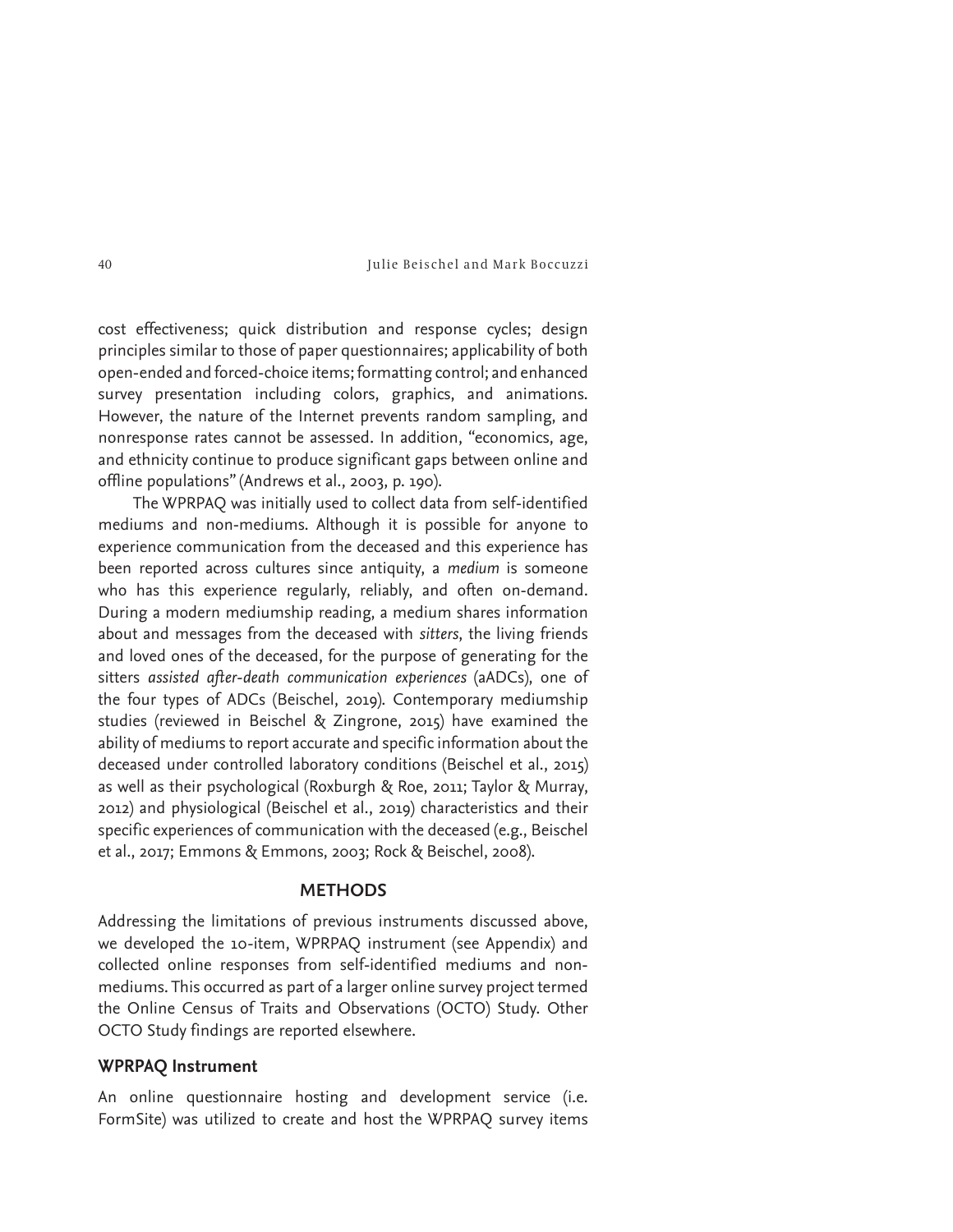and capture participant responses. Potential respondents were initially sent to a descriptive page on the Windbridge Institute website with links to the actual survey. The 52 OCTO Study items were completed by respondents in one sitting. No WPRPAQ items were required; initial survey items regarding participation requirements were necessary in order to submit a survey. OCTO Study data were collected during 2016 and 2017.

**Piloting.** The survey was developed using an established 4-stage survey piloting process (Andrews et al., 2003) which included (1) review by knowledgeable analysts (colleagues in or familiar with the field of parapsychology/psi-research) to ensure question completeness, efficiency, relevancy, scale, and format appropriateness; (2) "typical" participants (i.e. Windbridge Certified Research Mediums, WCRMs; Beischel, 2007) taking the survey while giving real-time as well as retrospective feedback to the investigators; (3) examination of the survey language, question interpretation consistency, and logical sequencing by employing a small number of pilot respondents from the general population; and (4) a final check to catch any inadvertently introduced typos or errors. Pilot data were collected from roughly 50 mediums and non-mediums prior to formal data collection. This piloting process established face validity to the instrument. Further, because the questions describe the phenomena of interest and ask if the respondent has ever heard of them, test/re-test reliability cannot be assessed since the process of taking the survey facilitates awareness. In addition, because each WPRPAQ item refers to an independent phenomenon, internal consistency reliability statistics are not appropriate and were not calculated.

**Language.** The WPRPAQ was designed to not include any terms (such as *telepathy*, *clairvoyance*, or *reincarnation*) that may be associated with respondents' biases or assumptions. This is similar to Palmer's (1979) psychic experiences survey in which the "primary questions were phrased as precise descriptions of the experience or activity of interest, using the simplest words possible. In most cases, we avoided the use of labels . . . that might have different connotations for different respondents" (p. 224). In addition, the language used in the WPRPAQ does not include potentially offensive or disparaging qualifying terms such as *alleged*, *purported*, *supposed*, or *reported* to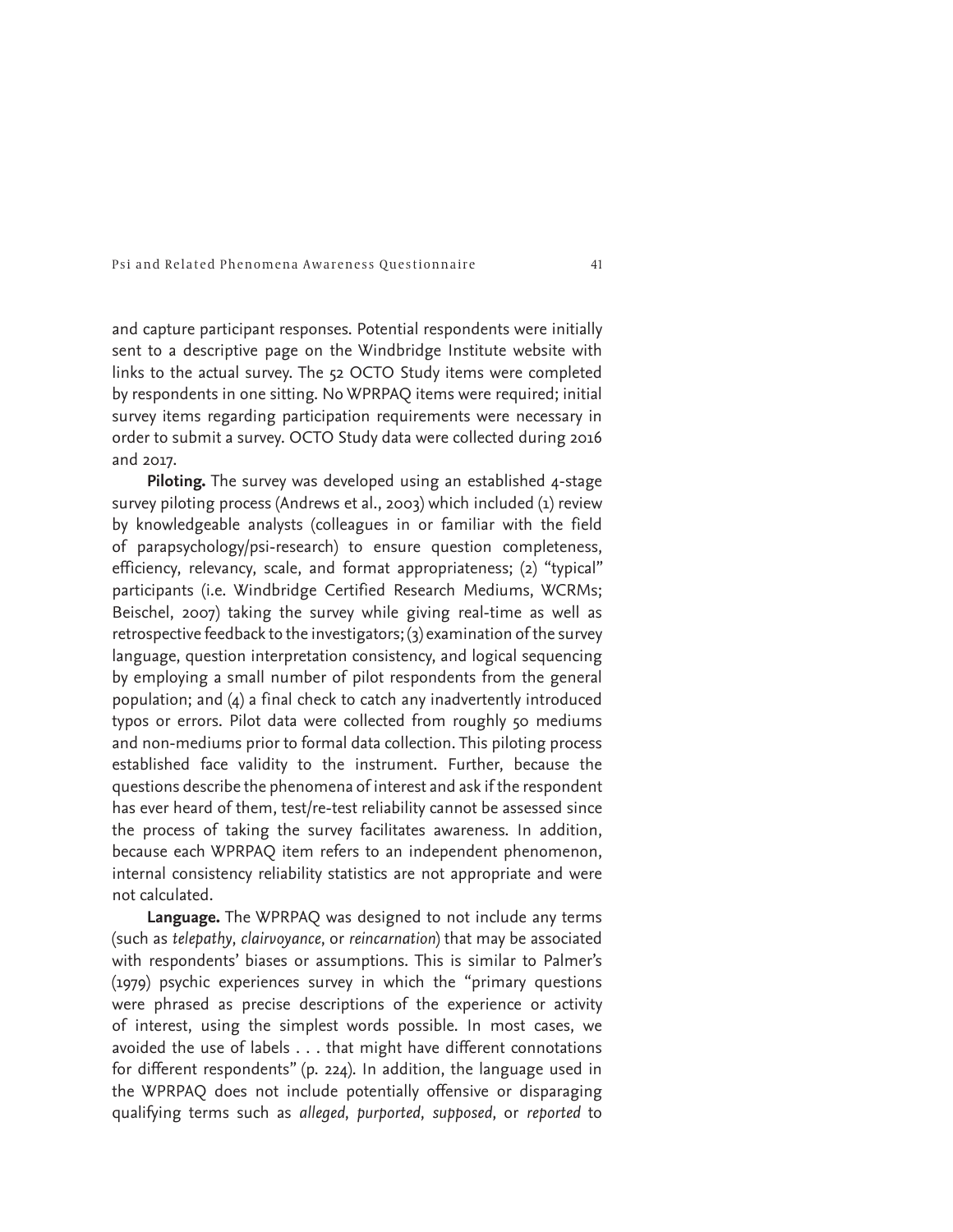describe participants' experiences. Though it is not possible to explain these types of experiences within the current mainstream materialist scientific paradigm, they "have been defined as real and important" by those having them and thus "are real in their consequences" (Nowatzki & Grant Kalischuk, 2009, p. 93). The WPRPAQ takes a neutral stance on the veridical nature of these experiences and instead just attempts to determine their prevalence.

**Phenomena.** Each WPRPAQ item describes an experience (most items begin with, "Some people report/experience . . . ") and then asks the respondent about both their awareness of and their experience with that phenomenon. Because these are all experiences that have been reported by mentally healthy individuals, questioning participants' beliefs regarding whether or not these phenomena exist is not relevant and was not included.

Participants could choose responses asserting that they have never heard of the phenomenon, that they have heard of it but not experienced it, that they have heard of it but are unsure if they have experienced it, or that they have heard of it and experienced it. "Prefer not to say" was also an option for each item. Without using these terms, the WPRPAQ asks about: energy healing, mediumship, telepathy, clairvoyance/remote viewing (RV), micropsychokinesis (microPK), macropsychokinesis (macroPK), out-of-body experiences (OBEs), neardeath experiences (NDEs), children's memories of previous lives, and precognition.

Items were numbered 1–10, and possible responses were labeled a, b, c, etc., for each item. The online hosting service allowed a participant to choose one radio button–associated response for each item within the WPRPAQ. The WPRPAQ was not named in the online questionnaire and was simply labeled "Section 7" within the OCTO Study. For use by other researchers, we recommend it be labeled by its acronym alone if a title is required.

The full WPRPAQ instrument is reproduced in the Appendix. It should be noted that #8 (NDEs) addresses only NDEs that occur concurrent with clinical death. Though NDEs can occur outside of this situation, the WPRPAQ was designed only to capture this specific type. It should also be noted that item #9 (past-life memories) has been changed from the version used during the data collection described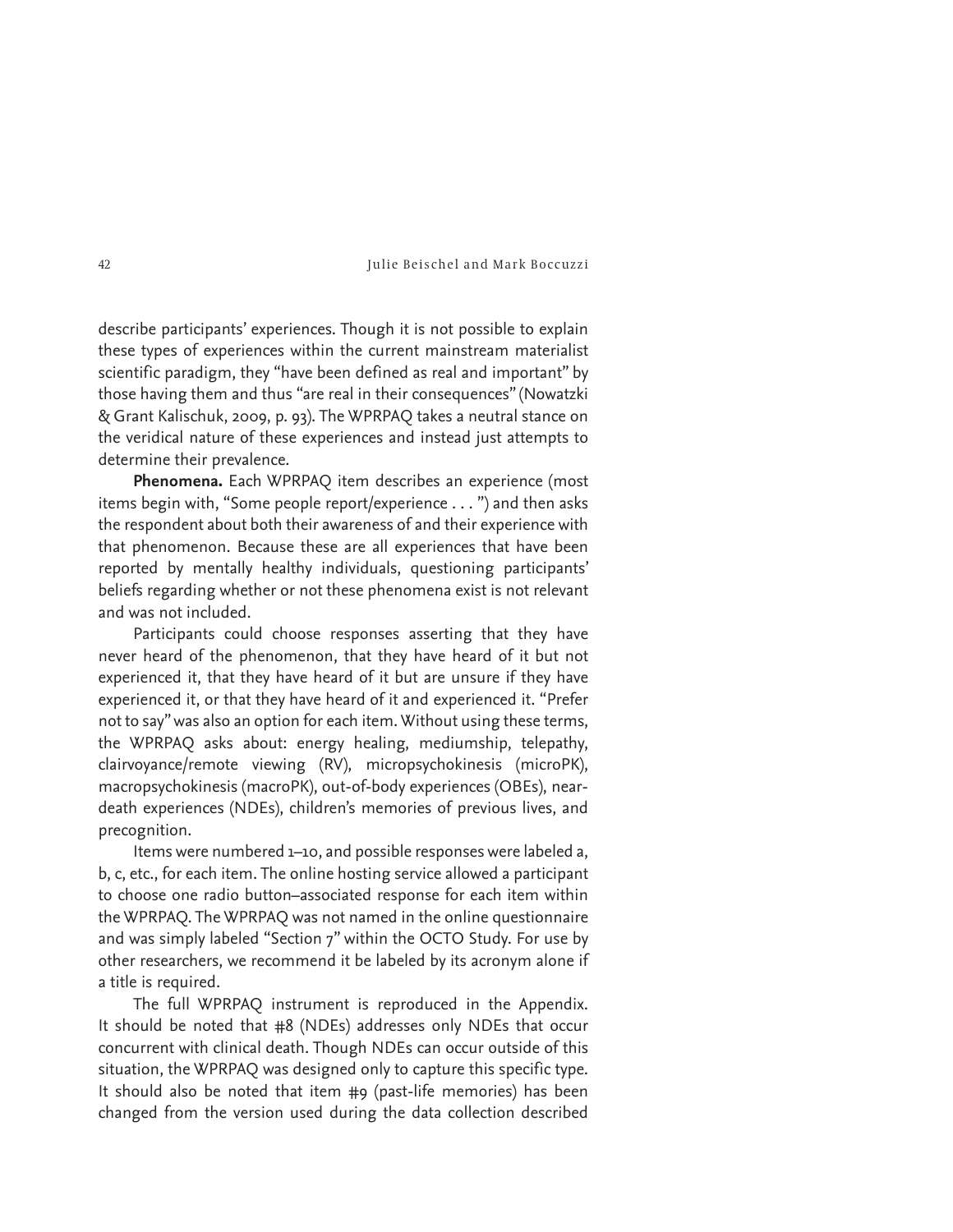here. It originally read, "Some people (usually children) experience memories, preferences, behaviors, and other characteristics that are associated with a different person who lived at an earlier time and died before they were born." Because of the notable percentage of people reporting this experience ("I have had specific memories from a previous life"), it is likely that participants were including in their responses pastlife, regression-associated memories of previous lives and/or other memories acquired during adulthood. As such, that item was changed to the following: "Some young children report experiencing memories, preferences, behaviors, and other characteristics that are associated with a different person who lived at an earlier time and died before they were born." The relevant response is now phrased: "As a young child, I experienced and reported to others my specific memories of a previous life."

## **Participants**

Anonymous survey responses were collected from U.S. Internet users with a general interest in mediumship and related topics. Survey respondents were recruited via Windbridge Institute's website, email lists, and social media to include self-identified mediums and nonmediums. A request was made to other organizations with access to similar populations of interest (e.g., Rhine Research Center) to post the call for participation. The survey used disclosure information and no identifying participant information was collected.

**Demographics.** In the 8-section OCTO Study, Section 1 included items about the participants' basic demographic characteristics. Respondents listed their age in years.

For race, they were asked "How would you describe yourself? (Choose one or more from the following racial groups.)" The options listed were:

- American Indian or Alaska Native [a person having origins in any of the original peoples of North and South America (including Central America), and who maintains a tribal affiliation or community attachment]
- Asian (a person having origins in any of the original peoples of the Far East, Southeast Asia, or the Indian subcontinent

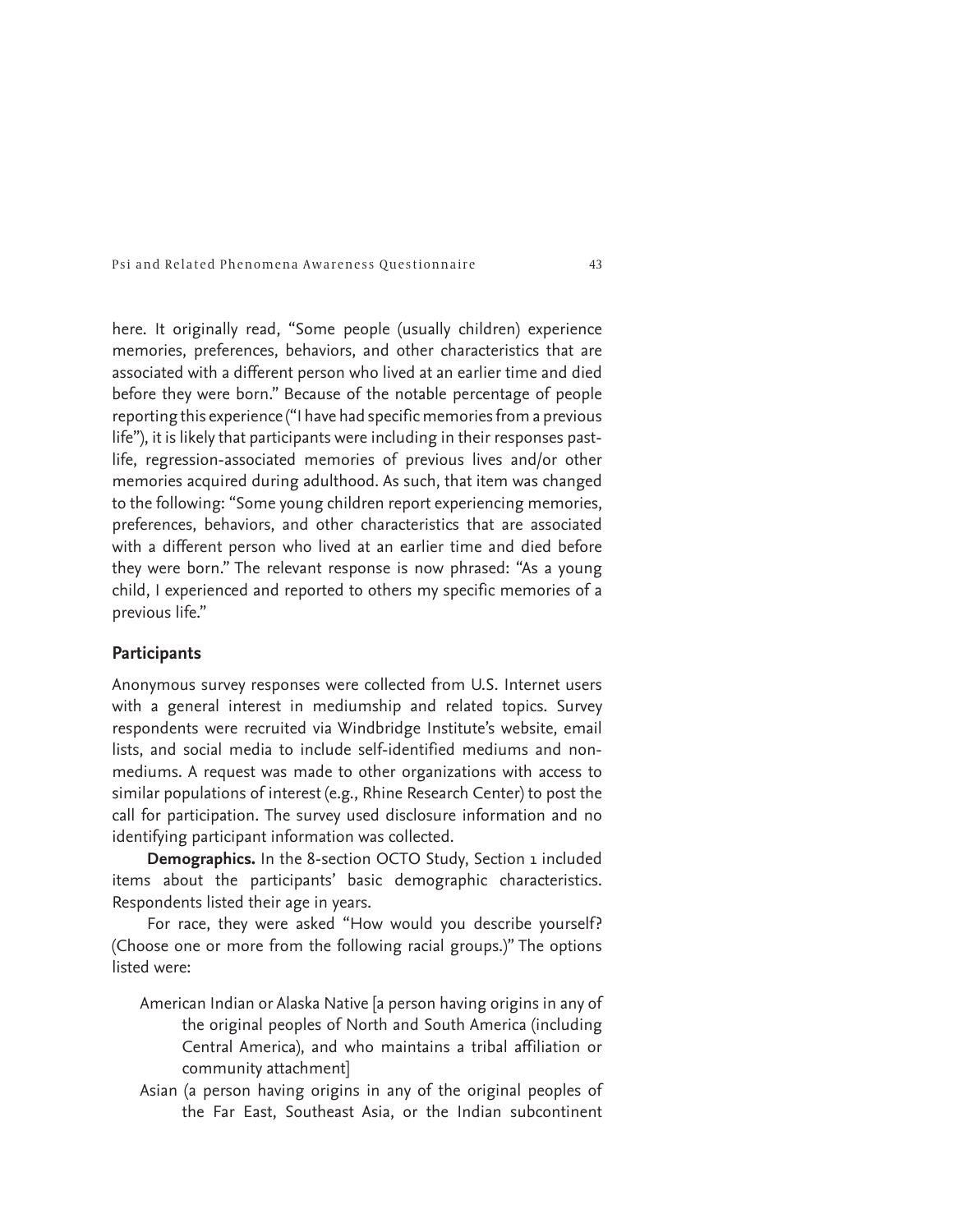including, for example, Cambodia, China, India, Japan, Korea, Malaysia, Pakistan, the Philippine Islands, Thailand, and Vietnam)

- Black or African American (a person having origins in any of the Black racial groups of Africa—includes Caribbean Islanders and others of African origin)
- Native Hawaiian or Other Pacific Islander (a person having origins in any of the original peoples of Hawaii, Guam, Samoa, or other Pacific Islands)
- White (a person having origins in any of the original peoples of Europe, the Middle East, or North Africa)
- Prefer not to say

At the time of data collection, the U.S. government defined Hispanic as an ethnicity, not a race, so it was not an option on government forms and was not included in the OCTO Study. However, in the 2020 U.S. census, racial groups will be called "categories" and Hispanic will be included as an option (Cohn, 2015). For researchers wishing to collect this kind of demographic data with WPRPAQ data, we recommend using an updated race item based on what will be used in the U.S. 2020 Census: "Which category best describes you? Check all that apply." The possible options are

- American Indian or Alaska Native (of, for example, Aztec, Navajo, Mayan, etc., descent)
- Asian (of, for example, Asian Indian, Chinese, Filipino, Japanese, Korean, Vietnamese, etc., descent)
- Black or African American (of, for example, African, Haitian, Jamaican, etc., descent)
- Hispanic, Latino, or Spanish origin (of, for example, Cuban, Dominican, Mexican, Puerto Rican, Salvadoran, etc., descent)
- Middle Eastern or North African (of, for example, Algerian, Egyptian, Lebanese, Moroccan, Persian, Syrian, etc., descent)
- Native Hawaiian or Pacific Islander (of, for example, Fijian, Native Hawaiian, Samoan, Tongan, etc., descent)
- White (of, for example, English, French, German, Italian, Irish, Polish, Russian, etc., descent)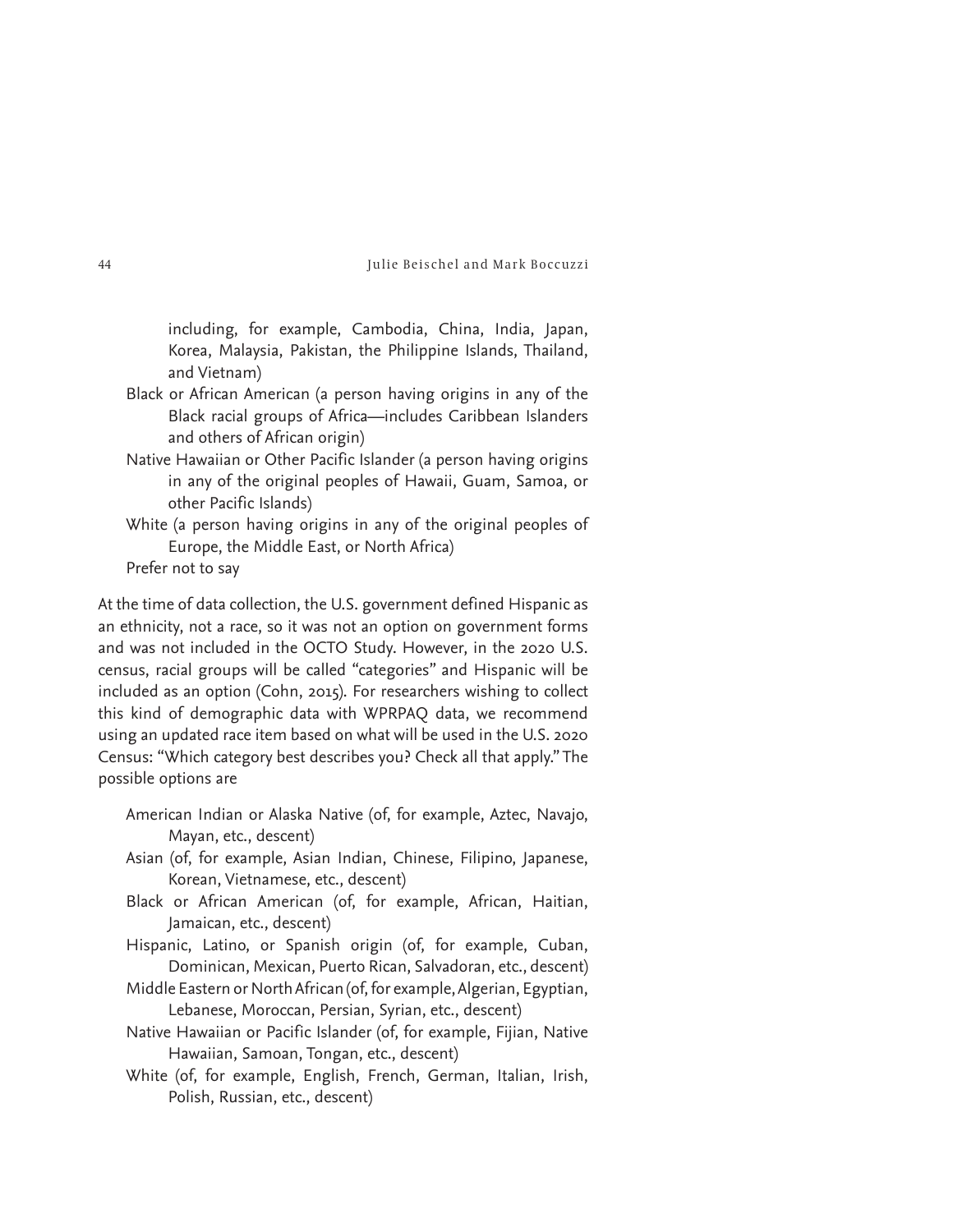Another race, ethnicity, or origin Prefer not to say

In Section 1, the OCTO Study participants were also asked, "With what gender do you currently identify yourself?" Response options were:

> Male Female Intersex Transgender Do not identify as female, male, intersex, or transgender Prefer not to say

**Identification as mediums.** Two items in the OCTO Study were used to separate the respondents' data into medium and non-medium groups: a yes/no item and a checkbox item. In Section 2 of the survey, the single item read:

*Please read the following description and then answer the item honestly. In our research, we use the word 'medium' to describe a person who regularly experiences communication from the deceased and reports the information s/he receives to the living. According to this definition, are you a medium?*

The possible choices were: 'Yes,' 'No,' and 'Prefer not to say.'

Section 8 of the OCTO Study survey included this introductory statement: "The following items ask about your individual perceptions, reactions, experiences, and feelings." One item asked, "Do any of the following statements apply to you? (Check all that apply.)" One of the choices listed was "I consider myself a medium."

For data analysis, in order to be considered a medium, a participant needed to answer 'Yes' to the yes/no item and also check the "I consider myself a medium" box. In order to be considered a non-medium, a participant needed to do the opposite: answer 'No' to the yes/no item and also not check the box. Participants who preferred not to answer the first item were not included in the study.

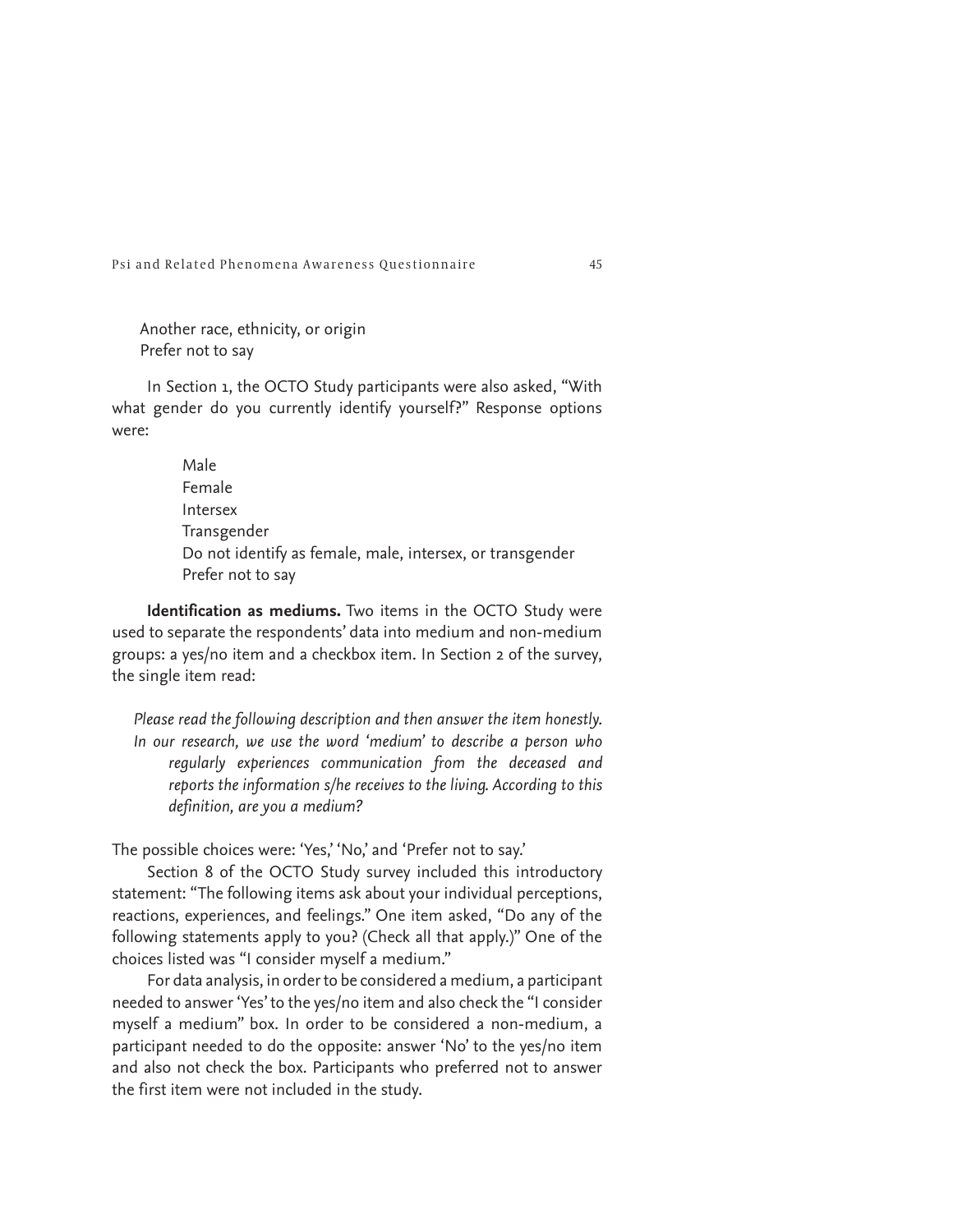## **Analyses**

Online statistical calculators (www.socscistatistics.com, vassarstats.net) and Microsoft Excel (v. 2016) were used for statistical data analyses. Data are reported as mean  $\pm$  standard deviation (n.s. = not significant). Bonferroni correction for multiple comparisons [30: 10 awareness, 10 experience, 10 blanks (see below)] resulted in an  $\alpha$  of 0.0017.

For each of the 10 WPRPAQ items, 1% or fewer of each sample left the item blank or chose "Prefer not to say." There were no significant differences between medium and non-medium samples for these proportions of these 'blanks' for any item (all  $p \ge 0.02$ ).

WPRPAQ items were categorized as describing either *bidirectional* or *unidirectional* experiences. Bidirectional experiences involve two or more people and can be given and/or received by the experiencer/ respondent (energy healing, mediumship, and telepathy; items 1–3). Unidirectional experiences generally involve only the experiencer/ respondent (clairvoyance, microPK, macroPK, OBE, NDE, memories of previous lives, precognition; items 4–10).

Participant WPRPAQ responses were categorized according to *awareness* (yes or no) and *experience* (no, unsure, yes) for each of the 10 items. For example, item 1 describes the bidirectional phenomenon of energy healing and asks, "Were you aware that this type of healing exists?" Possible responses were:

- a. No, I've never heard of this.
- b. Yes, I have heard of this but never experienced it myself.
- c. Yes, I have heard of this but I'm not sure if I've experienced it.
- d. Yes, I have heard of this and someone else has given this type of healing to me.
- e. Yes, I have heard of this and I have given this type of healing.
- f. Both (d) and (e) are true for me.

**Awareness.** Awareness of a phenomenon was assessed by tallying participants who chose the 'no' response (a: 'No, I've never heard of this') and participants who chose any of the 'Yes' responses (in the example above: b, c, d, e, or f: 'Yes, I have heard of this . . .').

For the awareness data, reported percentages are the proportions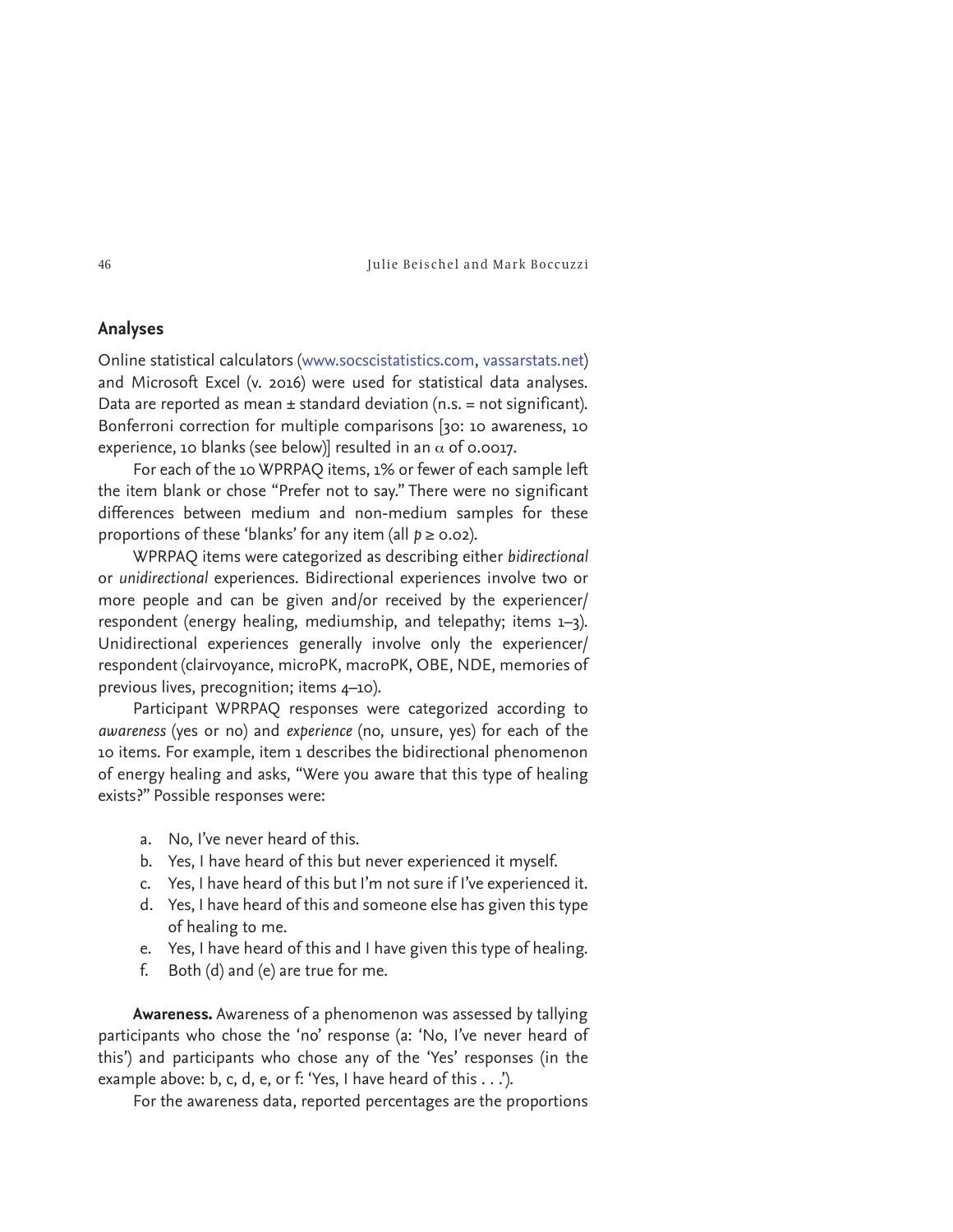out of the total number of participants in a sample who chose an option ('blanks' removed). Comparisons of awareness for medium and non-medium samples were compared using *z*-score tests for two population proportions.

**Experience.** Experience with a bidirectional phenomenon (items 1–3) was assessed by tallying participants who had heard of a phenomenon and chose the 'none' response (b: 'never experienced it myself'), the 'unsure' response (c: 'I'm not sure if I've experienced it'), the 'received' response (d: 'someone else has done this for me'), the 'given' response (e: 'I have done this for someone else'), or the 'both' response (f: "Both (d) and (e) are true for me").

Experience with a unidirectional phenomenon (items 4-10) was assessed by tallying participants who had heard of a phenomenon and chose the 'no' response (b: 'never experienced it myself'), the 'unsure' response (c: 'I'm not sure if I've experienced it'), or the 'yes' response (d: I have experienced it).

Our research question involved comparing the experiences of participants in each group who were aware of the phenomena; thus, 'no' awareness responses were not included in the experience data analysis. For research questions involving the overall proportion of participants who never had an experience, tallying all the participants who chose either the 'no' awareness response (a) or the 'none' experience response (b) together would be appropriate.

For the experience data, reported percentages are the proportions out of the total number of participants in a sample who were aware of a phenomenon and who chose an experience option ('blanks' removed). Comparisons of experiences for medium and non-medium samples were compared using chi-squared contingency tables.

## **RESULTS**

After all incomplete surveys, duplicates, and respondents who preferred not to answer the yes/no item were removed and the checkbox criteria were deployed (see **METHODS: Participants: Identification as mediums**), the remaining WPRPAQ data collected from 316 mediums and 1,030 non-mediums were analyzed.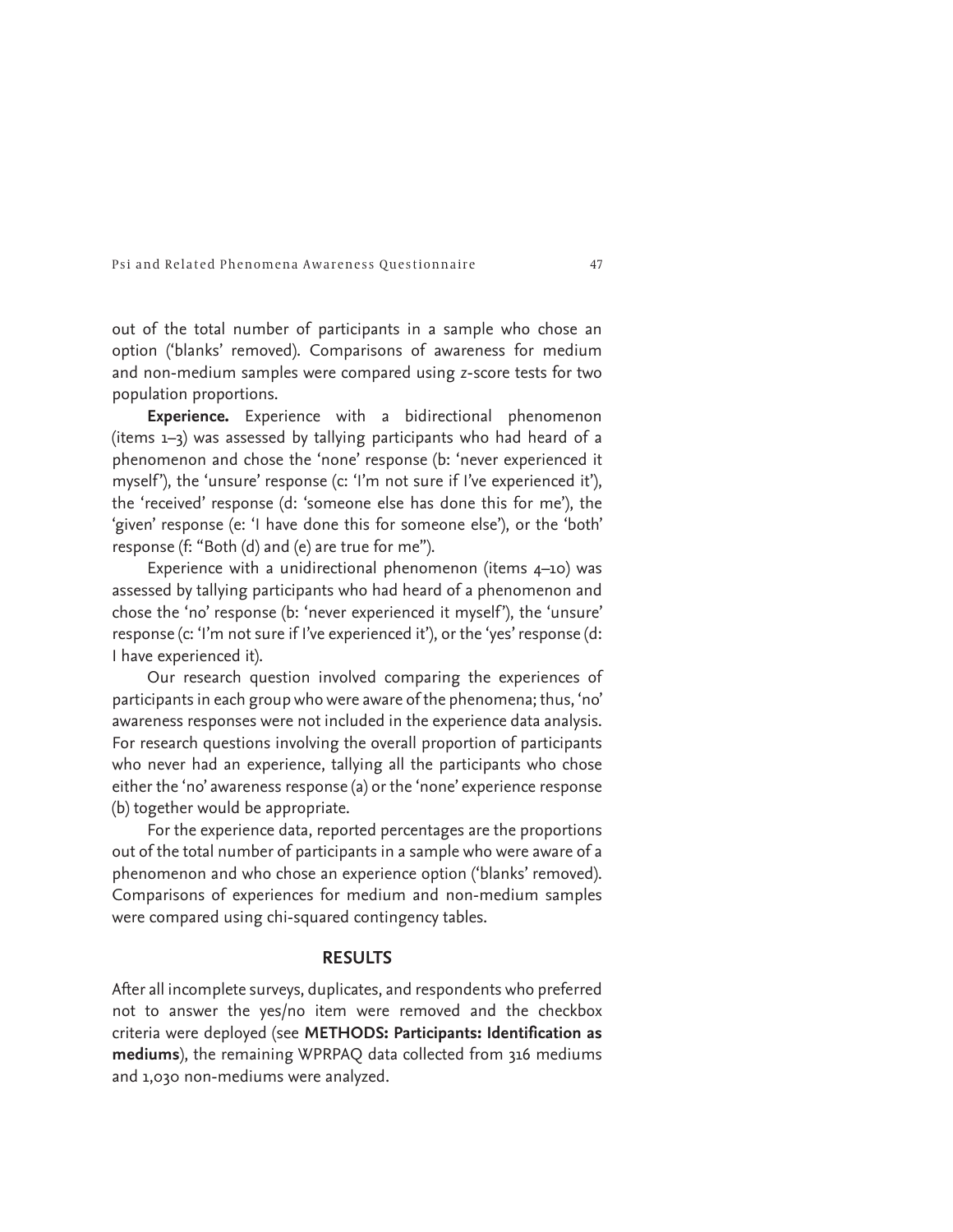## **Demographics**

Overall, the medium and non-medium participants showed no statistically significant differences in demographic characteristics: age  $(53.2 \pm 10.1$  and  $53.9 \pm 11.9$ , respectively; *t*-test: n.s.), race (both roughly 95% white; *z*-score: n.s.), and gender (89.5% and 85.5% female, respectively; *z*-score: n.s.).

## **Awareness of Phenomena**

Table 1 conveys the proportion of medium and non-medium samples who reported being aware of each of the 10 WPRPAQ phenomena; that is, the percentage of participants in each group who chose responses including the phrase, "Yes, I have heard of this" out of the total number of participants once blanks and "Prefer not to say" responses were removed. More than four-fifths of each participant sample in this study reported having heard of all 10 phenomena.

Considering all 10 phenomena, the fewest number of participants in either group (but still more than 80%) had heard of microPK or macroPK. However, the portion of mediums who reported having heard of microPK and macroPK was significantly larger than the portion of non-mediums reporting the same for those phenomena (each *p* < .00001). No differences between samples existed for awareness of any of the other eight phenomena.

## **Experience of Phenomena**

Participants reported all levels of experience with each phenomenon (i.e. no, unsure, and yes, including given, received, and both).

Though the portions of participants in each group who were aware of 8 of the 10 phenomena were not statistically significantly different (Table 1), their levels of experiences with each of the 10 showed significant differences (Table 2). There were significant associations between the types of experiences examined and whether participants self-identified as mediums or non-mediums [energy healing:  $\chi^2(4)$  = 269.07; mediumship:  $\chi^2(4)$  = 720.71;  $\chi^2(4)$  = telepathy:  $\chi^2(4) = 325.00$ ; clairvoyance/RV:  $\chi^2(2) = 278.97$ ; microPK:  $\chi^2(2) = 101.55$ ; macroPK:  $\chi^2(2) = 85.3$ o; OBE:  $\chi^2(2) = 258.75$ ; NDE:  $\chi^2(2) = 119.24$ ; past-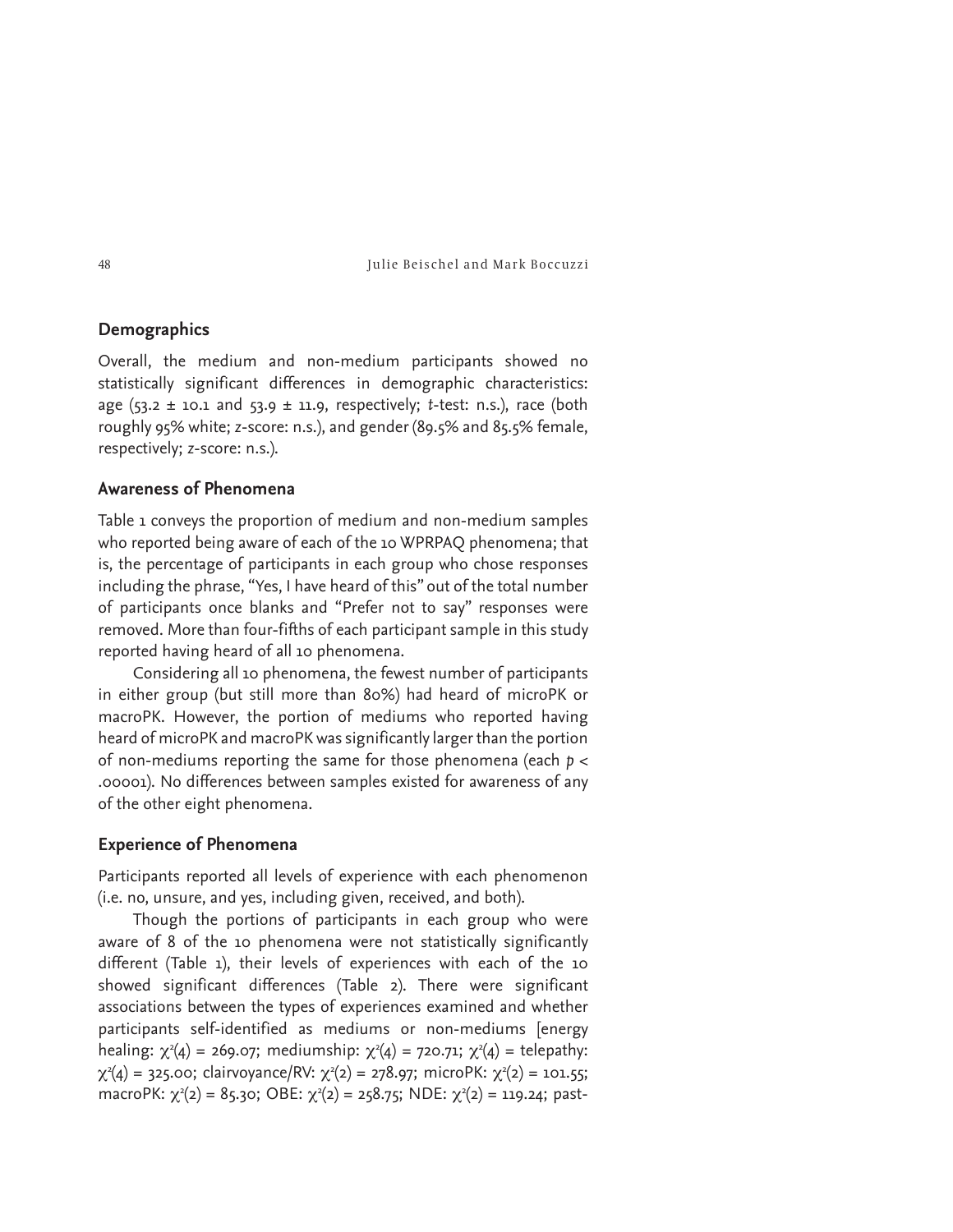TABLE 1 **Portion of Participants Who Reported Being Aware of Each Phenomenon**

|                                                                                                                                                  | Energy<br>Healing | Mediumship | Telepathy | voyance/<br>Clair<br>R∀ | <b>MicroPK</b>     | MacroPK          | Out-of-Body<br>Exp. (OBE) | Near-death<br>Exp. (NDE) | memories<br>Past-life | Precognition |
|--------------------------------------------------------------------------------------------------------------------------------------------------|-------------------|------------|-----------|-------------------------|--------------------|------------------|---------------------------|--------------------------|-----------------------|--------------|
| <b>MED</b>                                                                                                                                       | 100.0%            | 100.0%     | 100.0%    | 100.0%                  | 92.6%              | 96.2%            | 99.7%                     | 100.0%                   | 99.7%                 | 99.7%        |
| <b>NON</b>                                                                                                                                       | 97.3%             | 99.9%      | 99.3%     | 98.4%                   | 82.4%              | 87.7%            | 98.7%                     | 99.7%                    | 98.1%                 | 99.3%        |
|                                                                                                                                                  | 2.9645            | 0.5554     | 1.4661    | 2.2194                  | 4.4188             | 4.3367           | 1.4530                    | 0.9608                   | 1.9608                | 0.7364       |
|                                                                                                                                                  | n.s.              | n.s.       | n.s.      | n.s.                    | <b>D&lt;.00001</b> | <b>b</b> <.00001 | n.s.                      | n.s.                     | n.s.                  | n.s.         |
| $MED = Mediums$ . NON = Non-mediums. RV = Remote Viewing. PK = Psychokinesis. n.s. = not significant.<br>Bonferroni corrected $\alpha$ = 0.0017. |                   |            |           |                         |                    |                  |                           |                          |                       |              |

life memories:  $\chi^2(2) = 204.75$ ; precognition:  $\chi^2(2) = 257.87$ ; all  $p < .0001$ ]. That is, a significantly larger portion of mediums than non-mediums had each of the 10 experiences. Effect sizes (Cramer's *V*; e.g., Kim, 2017) for the differences in experience between mediums and nonmediums were considered large for all three bidirectional phenomena (energy healing, mediumship, and telepathy; *df* = 4; *V* > 0.25) and for the unidirectional phenomena of clairvoyance/RV, OBEs, past-life memories, and precognition (*df* = 2;  $V > 0.35$ ). Effect sizes were medium for the unidirectional phenomena of NDEs and microPK and macroPK (*df* = 2; *V* > 0.21).

**Bidirectional phenomena.** For experiences with the bidirectional phenomena of energy healing, mediumship, and telepathy (Figure 1), more than 60% of mediums had both given and received each experience (63.2%, 78.4%, and 76.8%, respectively). More than 20% of non-mediums reported never having experienced each of these bidirectional phenomena (35.5%, 20.2%, and 22.0%, respectively). Roughly one-fifth of non-mediums were unsure if they had experienced each of these three (20.2%, 19.5%, and 22.5%, respectively).

More than half of non-mediums in this study reported experience with acting as sitters: 56.8% reported that "someone else has described accurate information about a deceased person to me" (received + both).

**Unidirectional phenomena.** For the unidirectional basic psi phenomena of clairvoyance/RV (#4), precognition (#10), microPK (#5),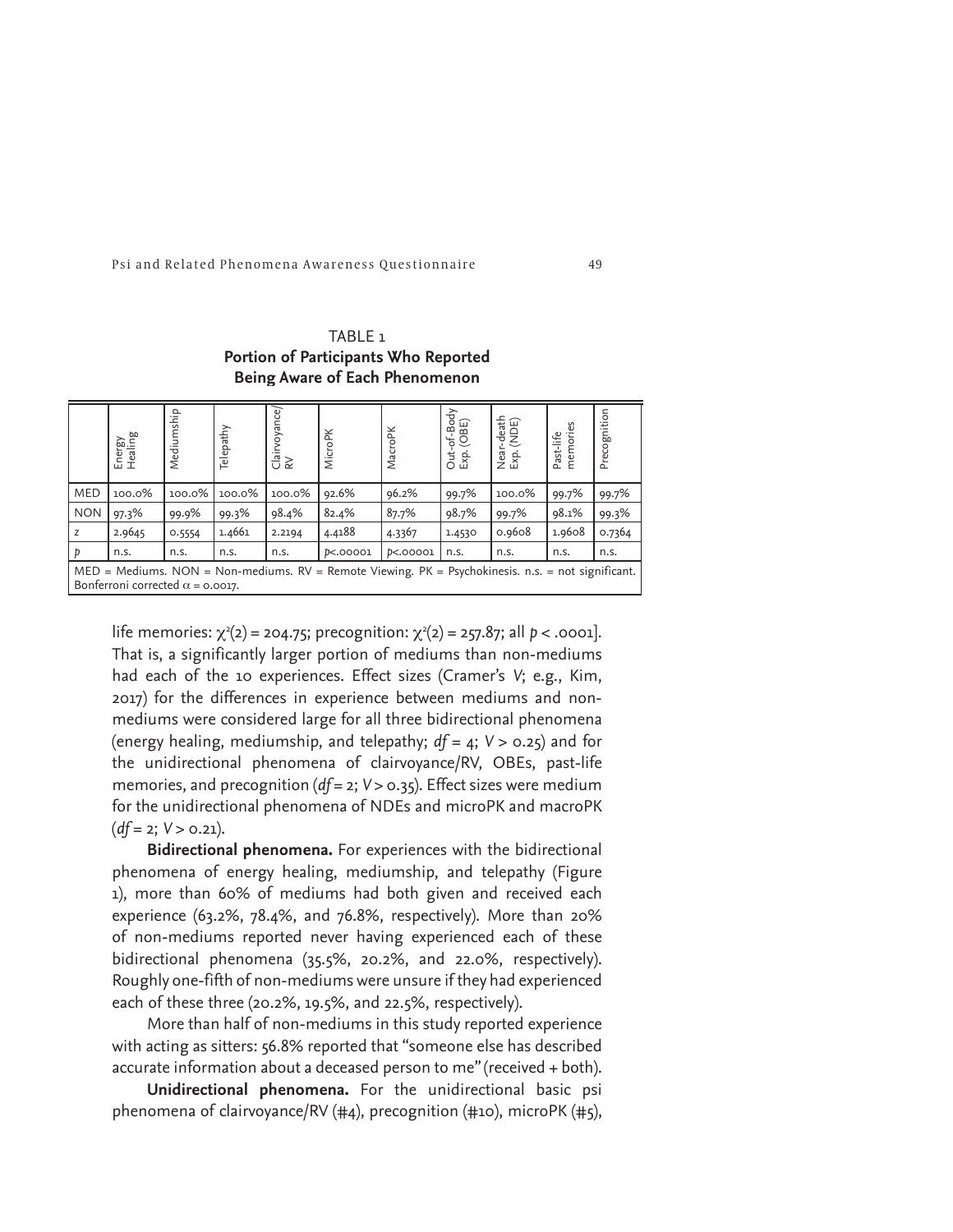| $\kappa$ conto the $\kappa$ rests comparing experiences<br>of Medium and Non-medium Participants |          |                |         |            |  |  |  |  |  |
|--------------------------------------------------------------------------------------------------|----------|----------------|---------|------------|--|--|--|--|--|
|                                                                                                  | $\chi^2$ | df             | Þ       | Cramer's V |  |  |  |  |  |
| Energy Healing                                                                                   | 269.07   | 4              | < .0001 | 0.4529     |  |  |  |  |  |
| Mediumship                                                                                       | 720.71   | 4              | < .0001 | 0.7345     |  |  |  |  |  |
| Telepathy                                                                                        | 325.00   | 4              | < .0001 | 0.4934     |  |  |  |  |  |
| Clairvoyance/RV                                                                                  | 278.97   | $\overline{2}$ | < .0001 | 0.4587     |  |  |  |  |  |
| <b>MicroPK</b>                                                                                   | 101.55   | $\overline{2}$ | < .0001 | 0.2992     |  |  |  |  |  |
| MacroPK                                                                                          | 85.30    | $\overline{2}$ | < .0001 | 0.2665     |  |  |  |  |  |
| OBE                                                                                              | 258.75   | $\overline{2}$ | < .0001 | 0.4412     |  |  |  |  |  |
| <b>NDE</b>                                                                                       | 119.24   | $\overline{2}$ | < .0001 | 0.2985     |  |  |  |  |  |
| Past-life memories                                                                               | 204.75   | $\overline{2}$ | < .0001 | 0.3938     |  |  |  |  |  |
| Precognition                                                                                     | 257.87   | $\overline{2}$ | < .0001 | 0.4400     |  |  |  |  |  |

TABLE<sub>2</sub> **Results of** r<sup>2</sup> **Tests Comparing Experiences** 

RV = Remote viewing. PK = Psychokinesis. OBE = Out-of-body experience. NDE = Near-death experience. Bonferroni corrected  $\alpha$  = 0.0017.

and macroPK (#6) (Figure 2), 40% or more of non-mediums had no such experiences ("never experienced it myself;" 42.5%, 46.9%, 66.7%, and 72.2%, respectively). Roughly 80% of mediums reported experiencing clairvoyance/RV or precognition (81.8% and 79.6%, respectively). Fewer than 30% of non-mediums reported having these two types of psi experiences (29.6% and 29.5%, respectively).

Many participants in both samples reported either that they had never experienced microPK or macroPK phenomena or that they were unsure if they had or not (no + unsure—mediums: 79.6% for microPK and 81.8% for macroPK; non-mediums: 93.4% for microPK and 93.2% for macroPK).

Two of the unidirectional phenomena assessed by the WPRPAQ are related to the concept of the continuation of consciousness after death (*survival*): NDEs (#8) and past-life memories (#9). The majority of mediums and non-mediums reported never having experienced an NDE (62.9% and 88.7%, respectively); 17.5% of mediums and 3.6%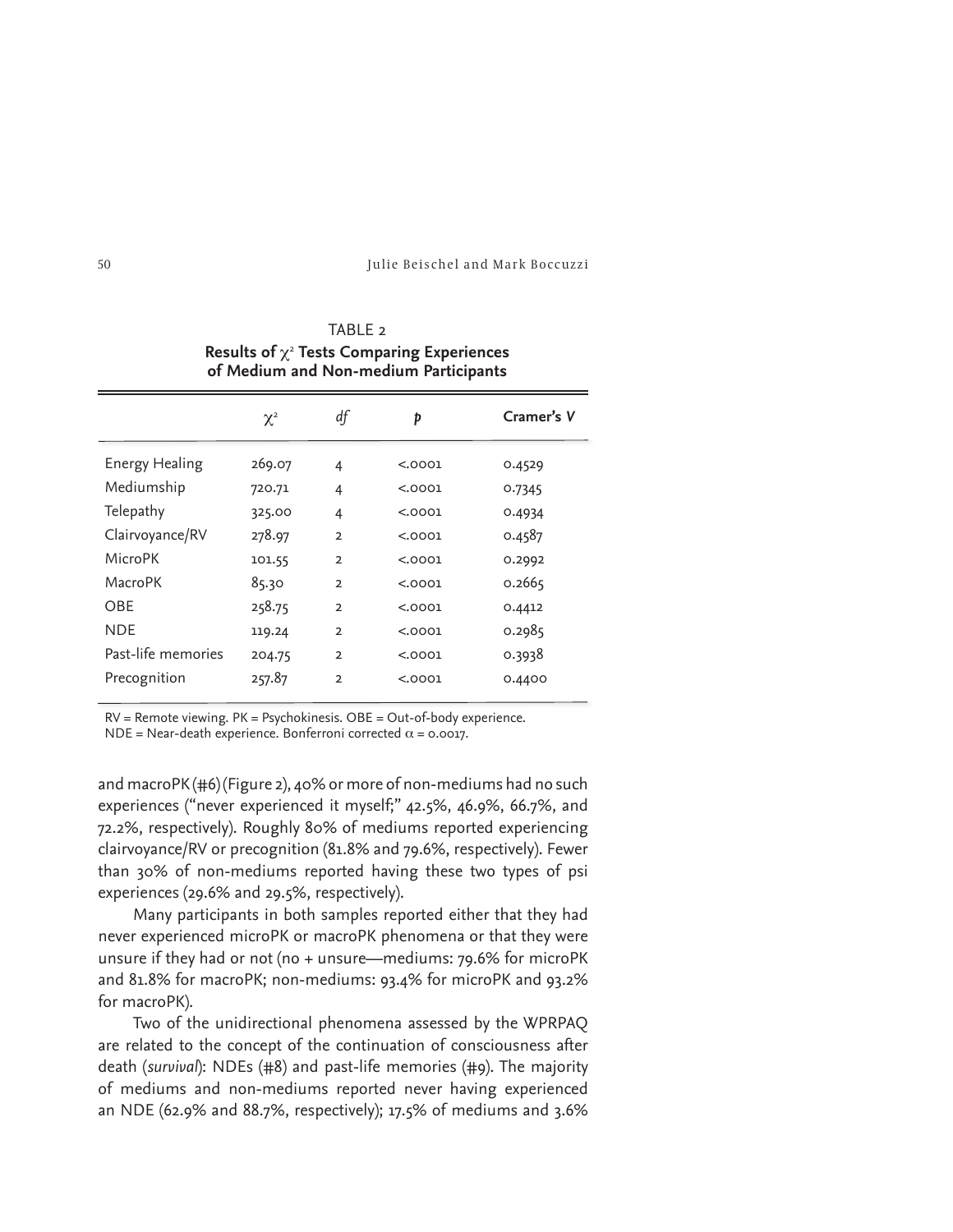

#### **Figure 1. Levels of experience with bidirectional psi-related phenomena in selfidentified mediums and non-mediums.**

r2 tests: all *p* < .0001; *df* = 4; Cramer's *V* > 0.25; Bonferroni corrected  $\alpha$  = 0.0017 (see Table 2). No = "never experienced it myself." Unsure = "I'm not sure if I've experienced it." Both = received and given. Energy Healing: Received = "someone else has given this type of healing to me." Given = "I have given this type of healing." Mediumship: Received = "someone else has described accurate information about a deceased person to me." Given = "I have described accurate information about deceased people I didn't know." Telepathy: Received: "someone else has acquired accurate information about me like this." Given = "I have acquired accurate information about someone else like this." For ease of viewing the graph, portions are rounded to the nearest whole number.

of non-mediums reported NDEs: having conscious experiences of themselves in a plane of existence different from the physical world they are used to "when I was clinically dead or close to it" (Figure 3).

The majority of mediums (53.7%) and 15.7% of non-mediums reported having experienced past-life memories (Figure 3). However, these proportions may include memories experienced during adulthood and the item was rephrased after data collection to include only the phenomenon of children who remember past lives (e.g., Tucker, 2008; see METHODS: WPRPAQ Instrument: Phenomena). Twenty-three percent of mediums and 60.6% of non-mediums chose the option,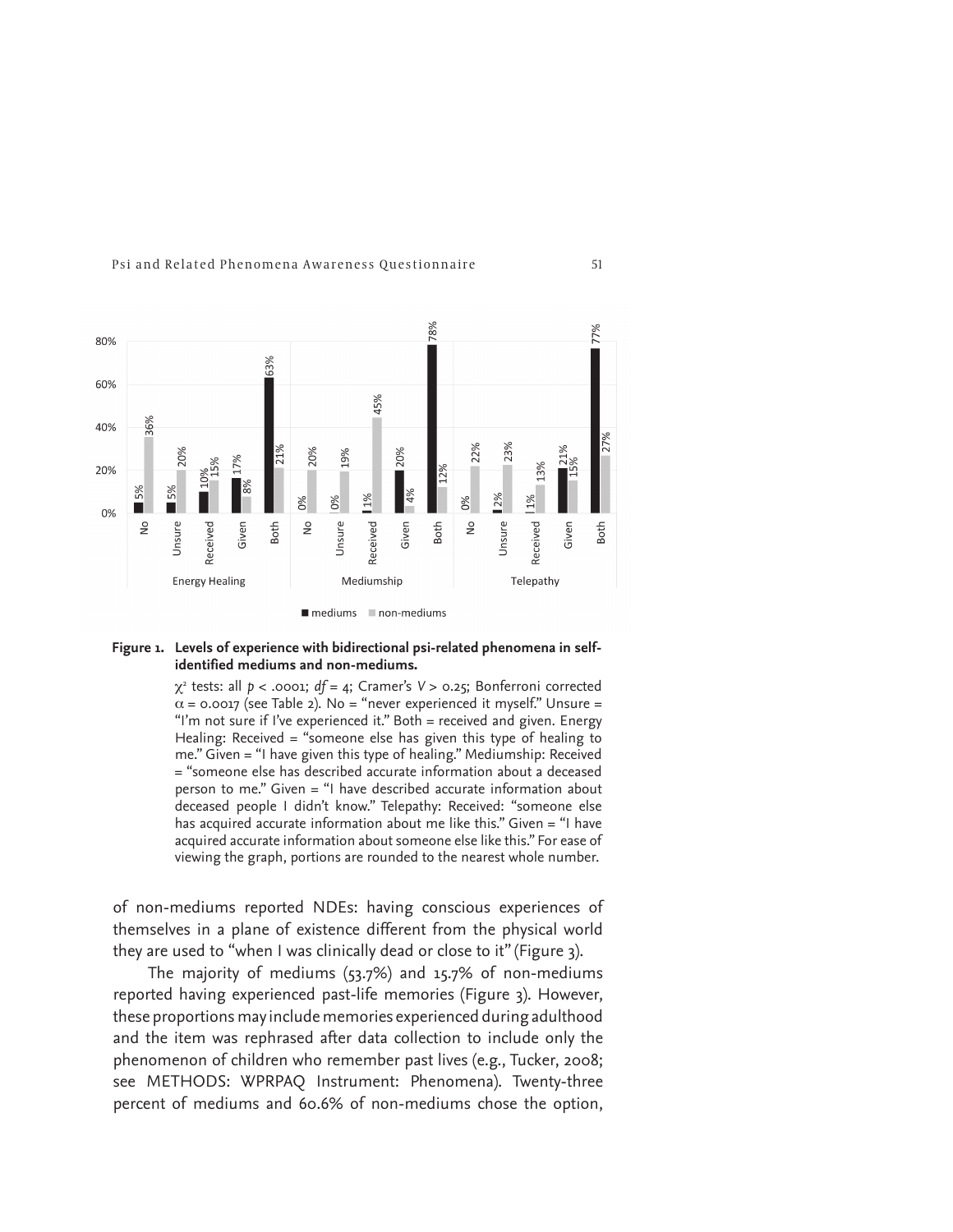

#### **Figure 2. Levels of experience with unidirectional basic psi phenomena in selfidentified mediums and non-mediums.**

 $\chi^{\text{2}}$  tests: all  $p$  < .0001; Bonferroni-corrected  $\alpha$  = 0.0017 (see Table 2). No = "never experienced it myself." Unsure = "I'm not sure if I've experienced it." Clairvoyance: Yes = "I have acquired accurate information about a distant or concealed object or event like this." Precognition: Yes = "I have acquired accurate information about a future event that I couldn't have logically predicted." MicroPK: Yes = "I have affected a quantum-sized system using only my mind." MacroPK: Yes = "I have affected a largerthan-quantum–sized system using only my mind." For ease of viewing the graph, portions are rounded to the nearest whole number.

"never experienced it myself" related to past-life memories.

For the unidirectional phenomenon of OBEs (#7), which is tangentially associated with survival, 78.4% of mediums and 28.3% of non-mediums reported "I have had experiences during which I felt that I was separate from my body." The proportions of mediums and non-mediums who reported never having had an OBE were 10.8% and 53.1%, respectively (Figure 3).

## **DISCUSSION**

It was expected that the majority of survey respondents in this study would be aware of most of the psi and related phenomena described, as these are the research interests of the organizations that recruited the participants. Similarly, Kohr (1980) found that, "Since ARE members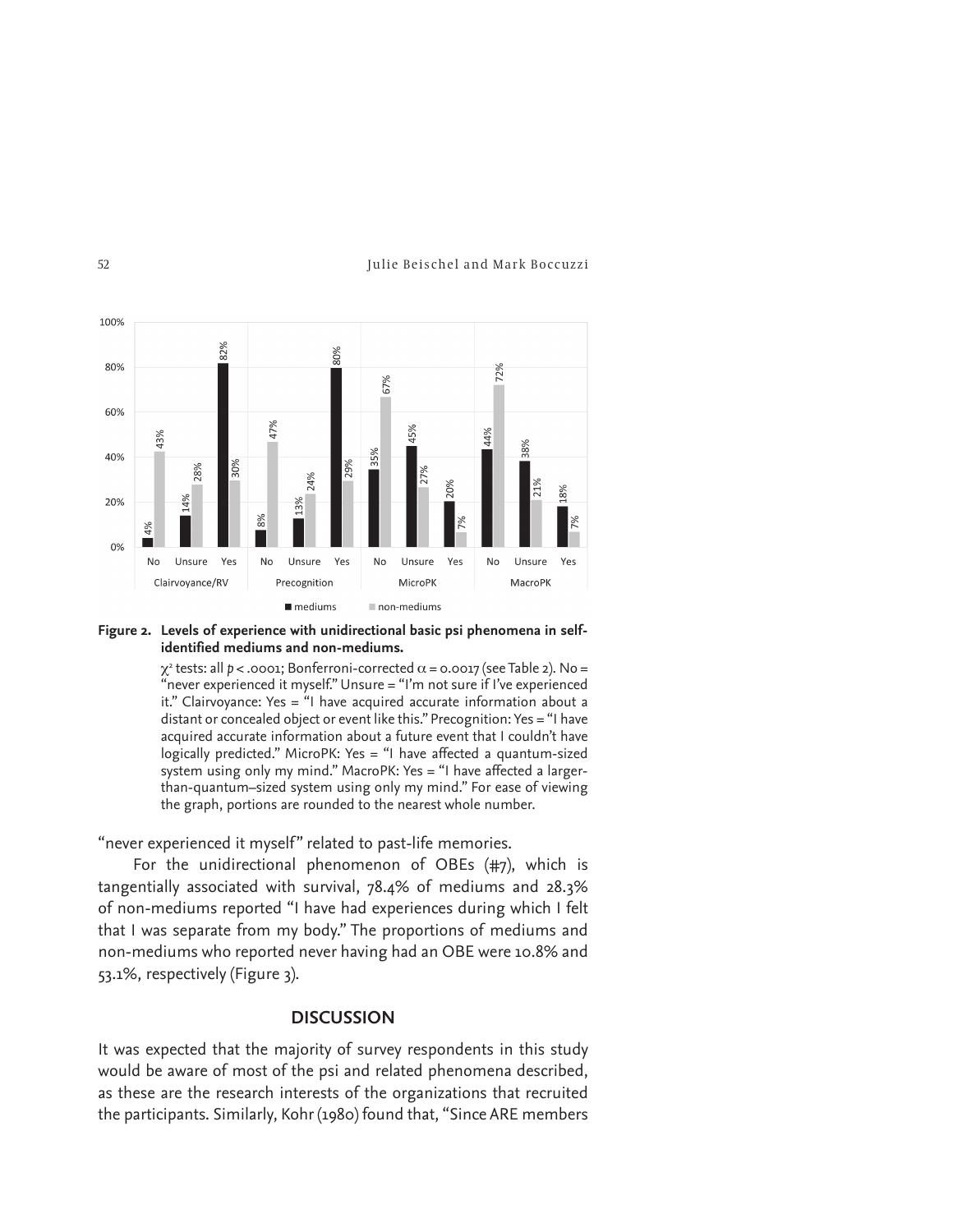



#### **Figure 3. Levels of experience with unidirectional survival-related phenomena in self-identified mediums and non-mediums.**

 $\chi^{\text{2}}$  tests: all  $p$  < .0001; Bonferroni corrected  $\alpha$  = 0.0017 (see Table 2). No = "never experienced it myself." Unsure = "I'm not sure if I've experienced it." Out-of-Body Experience: Yes = "I have had experiences during which I felt that I was separate from my body." Near-Death Experience: Yes = "I have had a conscious experience like this when I was clinically dead or close to it." Past-Life Memories\*: Yes = "I have had specific memories from a previous life." For ease of viewing the graph, portions are rounded to the nearest whole number. \*See Methods for a discussion regarding the wording of this item.

represent a special population of individuals attracted to such an organization because of their personal interest in psi, the high incidence of claimed psi experiences in the poll was not surprising" (p. 395). These types of results should not be expected when using the WPRPAQ with general populations.

MicroPK was the least known and the least experienced of any of the phenomena. This may be because these effects require specialized equipment (e.g., random number generators) and are observable only through statistical analysis. That the participants in this study (92.6% of mediums and 82.4% of non-mediums) reported being aware of microPK speaks to the participants' association with science-based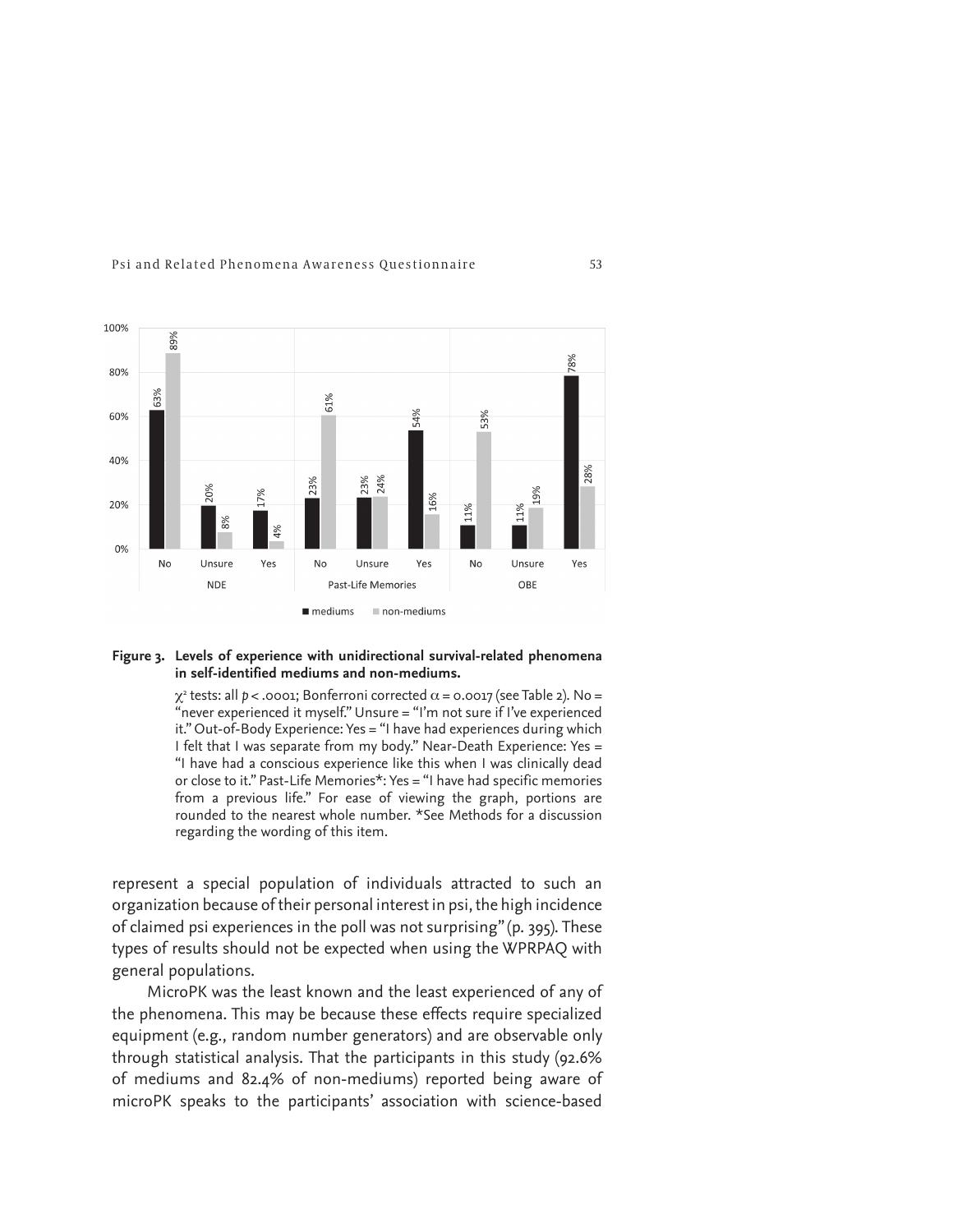organizations and the success of these organizations in normalizing these types of phenomena and educating their audiences about them.

The differences in the levels of experiences for mediums and non-mediums when no differences in awareness existed is interesting. Significantly more mediums reported experiencing each of the 10 phenomena than did the non-mediums (all *p* < .0001). This suggests that the experience of mediumistic phenomena may be related to experiences of other psi phenomena or may make one more open to having and reporting those experiences.

It is unclear why the 1.6% of participants (*n* = 5) who reported identifying as mediums in the yes/no OCTO Study item ("In our research, we use the word 'medium' to describe a person who regularly experiences communication from the deceased and reports the information s/he receives to the living. According to this definition, are you a medium?") chose the 'unsure' option or only the 'received' option when asked about their experience in the WPRPAQ item describing mediumship (#2). This does not appear to be a critical portion of the sample in this study, but researchers may wish to use this WPRPAQ item to assess the consistency of participants' reports and remove participants with conflicting responses. As this is an interesting subset that we wanted to discuss, these data were included in this study. Because many people have spontaneous experiences related to the deceased, it is understandable that 15.6% (*n* = 161) of participants identifying as non-mediums chose options involving "I have described accurate information about deceased people I didn't know" for this item; most likely, they do not have this experience regularly or reliably.

The validity of our findings may have limitations. As stated above, the convenience sample used here to explore the usefulness of the WPRPAQ provided a skewed set of responses from participants who were expected to be aware of the phenomena of interest. The differences in captured levels of experience for each of the 10 phenomena between mediums and non-mediums in this highly aware, demographically uniform population, however, demonstrates the usefulness of this instrument in assessing differences. As stated above, though web and mobile surveys are becoming increasingly common, random sampling is not possible online, nonresponse rates cannot be assessed, and gaps exist between online and offline populations. In addition, a limitation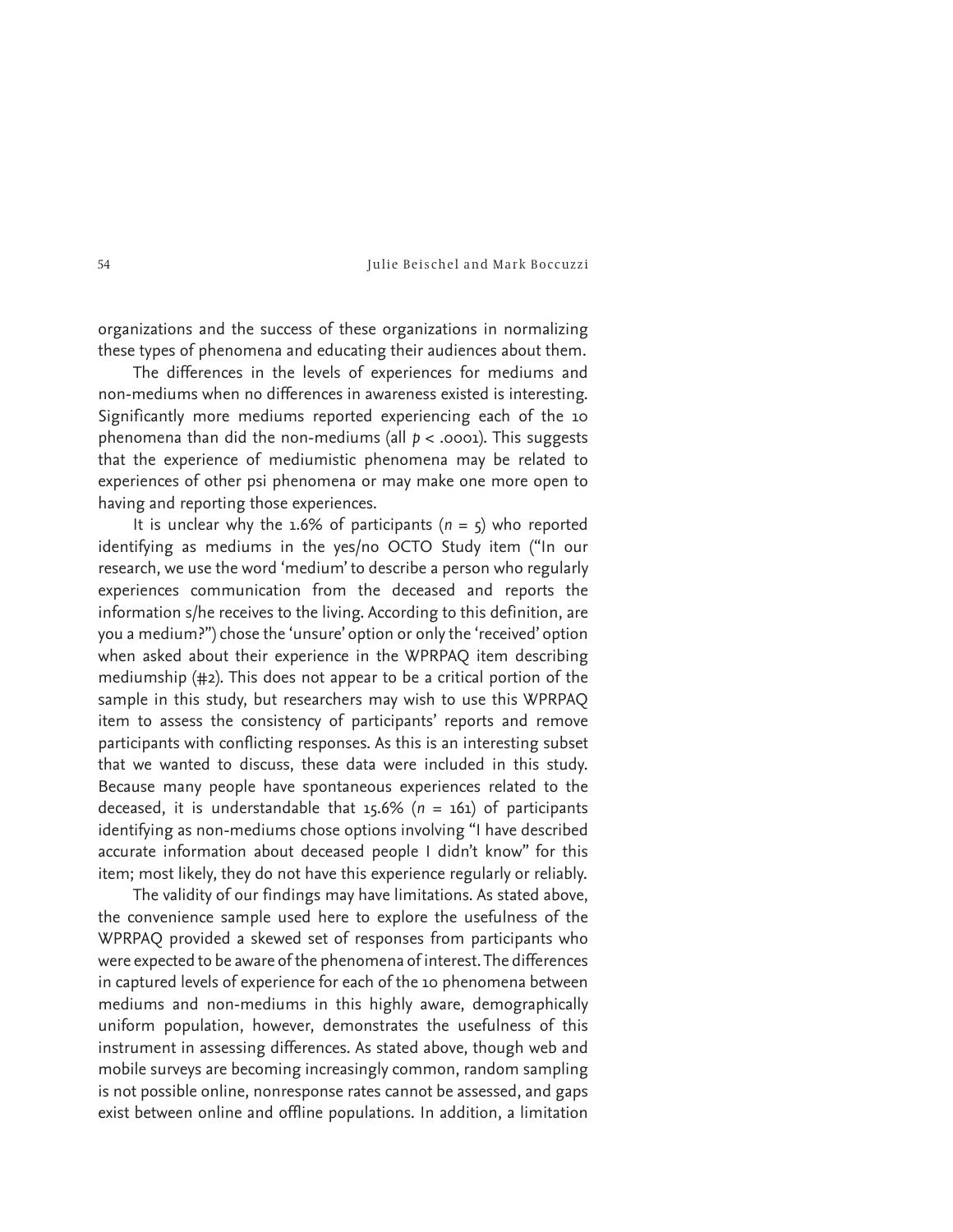exists for this study that plagues all self-report surveys: Researchers have no assurance that participants' responses reflect reality. The predominantly homogenous sample of white females over 40 in this study also prevents its findings from easily being extrapolated to other populations.

## **CONCLUSIONS**

The WPRPAQ appears to be a useful survey instrument for collecting data from an experience-centered perspective. It assesses respondents' awareness of and experience with psi and related phenomena without overburdening participants, including interdependent items, relying on ideology or assumptions about the nature of the experiences or those who have them, using leading or other problematic terminology or language, or referring to phenomena not related to psi. Ideally, the WPRPAQ can be used by other researchers to assess awareness of psi and related phenomena and the prevalence of those experiences in other populations.

## **ACKNOWLEDGMENTS**

This project was supported through grants from the Bial Foundation (#372/14) and the Parapsychology Foundation.

## **REFERENCES**

- Andrews, D., Nonnecke, B., & Preece, J. (2003). Electronic survey methodology: A case study in reaching hard-to-involve Internet users. *International Journal of Human–Computer Interaction*, *16*(2), 185–210 . https://doi.org/10.1207/ S15327590IJHC1602\_04
- Beischel, J. (2007). Contemporary methods used in laboratory-based mediumship research. *Journal of Parapsychology*, *71*(1/2), 37–68.
- Beischel, J. (2019, May). Spontaneous, facilitated, assisted, and requested afterdeath communication experiences and their impact on grief. *Threshold: Journal of Interdisciplinary Consciousness Studies*, *3*(1): 1–32.
- Beischel, J., Boccuzzi, M., Biuso, M., & Rock, A. J. (2015, March–April). Anomalous information reception by research mediums under blinded conditions II: Replication and extension. *EXPLORE: The Journal of Science & Healing*, *11*(2), 136–142. https://doi.org/10.1016/j.explore.2015.01.001
- Beischel, J., Mosher, C., & Boccuzzi, M. (2017). Quantitative and qualitative analyses of mediumistic and psychic experiences. *Threshold: Journal of Interdisciplinary Consciousness Studies*, *1*(2): 51–91.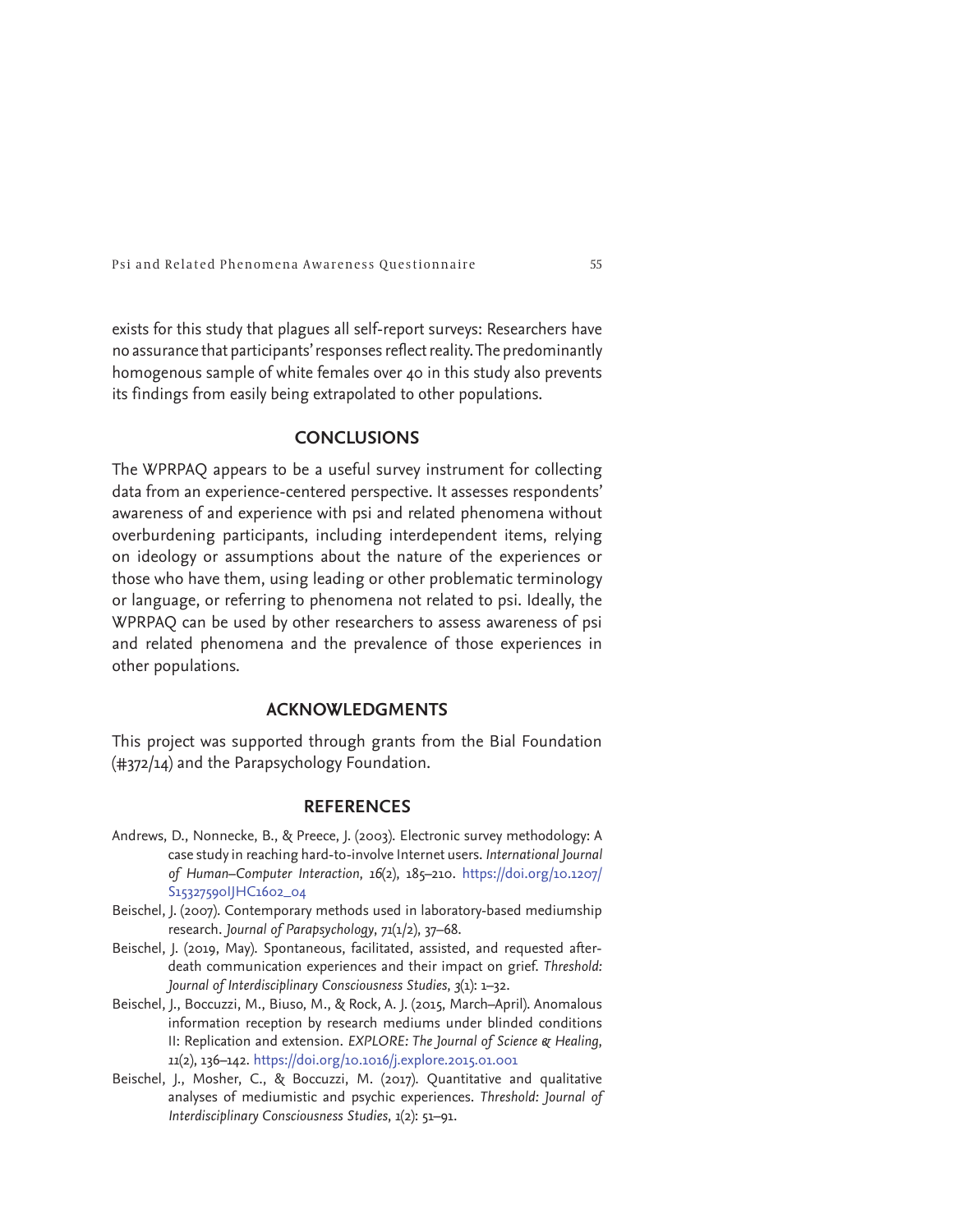- Beischel, J., Tassone, S., & Boccuzzi, M. (2019, March–April). Hematological and psychophysiological correlates of anomalous information reception in mediums: A preliminary exploration. *EXPLORE: The Journal of Science & Healing*, *15*(2), 126–133. https://doi.org/10.1016/j.explore.2018.04.009
- Beischel, J., & Zingrone, N. L. (2015). Mental mediumship. In E. Cardeña, J. Palmer, & D. Marcusson-Clavertz (Eds.), *Parapsychology: A handbook for the 21st century* (pp. 301–313). McFarland.
- Bhadra, B. H. (1966). The relationship of test scores to belief in ESP. *Journal of Parapsychology*, *30*, 1–17.
- Castro, M., Burrows, R., & Wooffitt, R. (2014). The paranormal is (still) normal: The sociological implications of a survey of paranormal experiences in Great Britain. *Sociological Research Online*, *19*(3), 1–15. https://doi.org/10.5153/sro.3355
- Cohn, D. (2015, June 18). Census considers new approach to asking about race—By not using the term at all. Pew Research Center. https://www.pewresearch.org/fact-tank/2015/06/18/census-considersnew-approach-to-asking-about-race-by-not-using-the-term-at-all/
- Dillman, D. A., Smyth, J. D., & Christian, L. M. (2014). *Internet, phone, mail, and mixed-mode surveys: The tailored design method*. John Wiley & Sons.
- Emmons, C. F., & Emmons, P. (2003). *Guided by spirit: A journey into the mind of the medium*. iUniverse.
- Fach, W., Atmanspacher, H., Landolt, K., Wyss, T., & Rössler, W. (2013). A comparative study of exceptional experiences of clients seeking advice and of subjects in an ordinary population. *Frontiers in Psychology*, *4*(65), 1–10. https://doi.org/10.3389/fpsyg.2013.00065
- Gallagher, C., Kumar, V. K., & Pekala, R. J. (1994). The anomalous experiences inventory: Reliability and validity. *The Journal of Parapsychology*, *58*(4), 402–428.
- Goulding, A., & Parker, A. (2001). Finding psi in the paranormal: Psychometric measures used in research on paranormal beliefs/experiences and in research on psi-ability. *European Journal of Parapsychology*, *16*, 73–101.
- Irwin, H. J. (1994). Childhood trauma and the origins of paranormal belief: A constructive replication. *Psychological Reports*, *74*(1), 107–111. https://doi. org/10.2466/pr0.1994.74.1.107
- Irwin, H. J. (2009). *The psychology of paranormal belief: A researcher's handbook*. University of Hertfordshire Press.
- Jones, W. H., Russell, D. W., & Nickel, T. W. (1977). Belief in the paranormal scale: An objective instrument to measure belief in magical phenomena and causes. *Journal Supplement Abstract Service, Catalog of Selected Documents in Psychology*, *7*, 100 (MS 1577) .
- Kennedy, J. E., Kanthamani, H., & Palmer, J. (1994). Psychic and spiritual experiences, health, well-being, and meaning in life. *Journal of Parapsychology*, *58*(4), 353–383.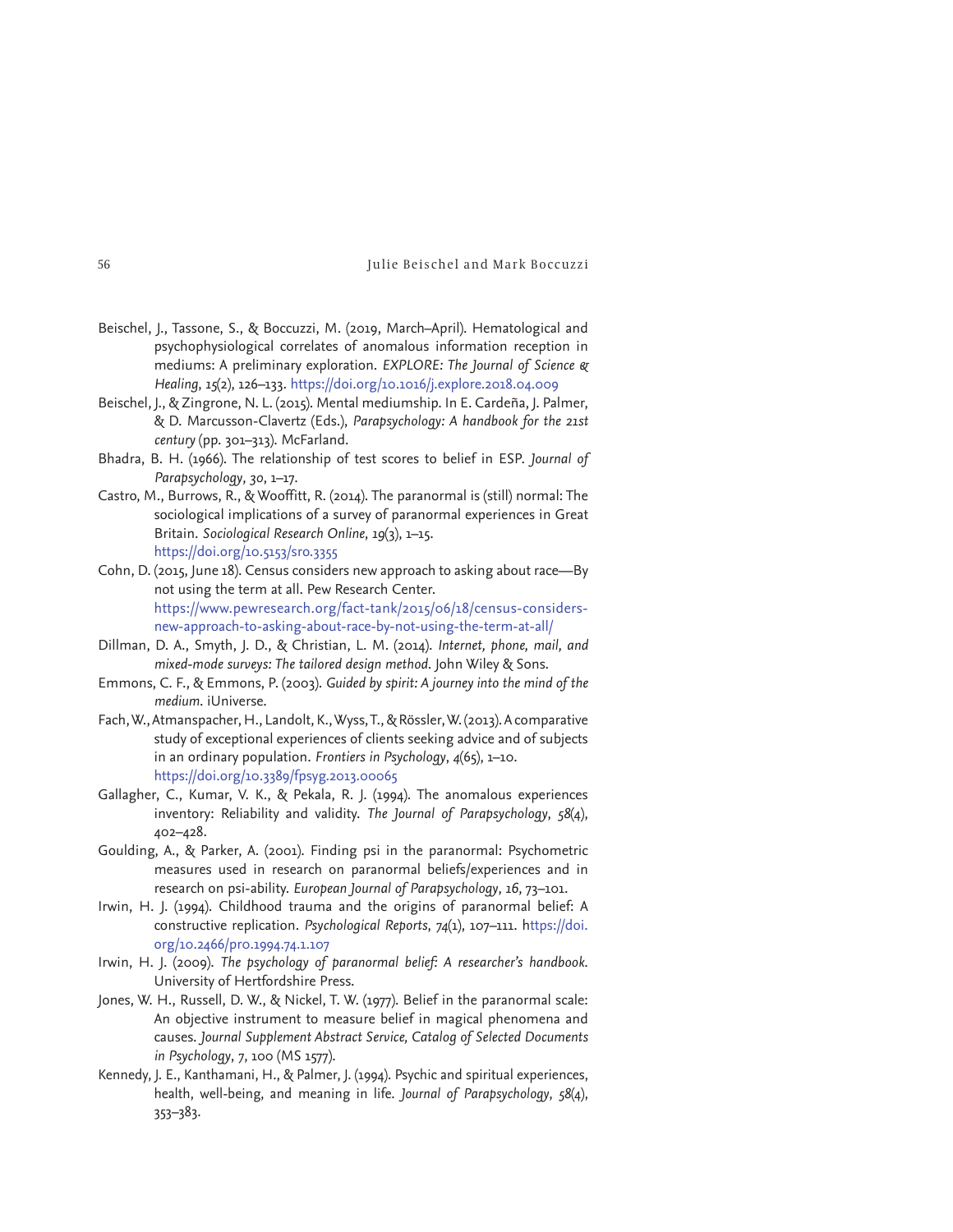- Kim, H.-Y. (2017). Statistical notes for clinical researchers: Chi-squared test and Fisher's exact test. *Restorative Dentistry & Endodontics*, *42*(2), 152–155. https://doi.org/10.5395/rde.2017.42.2.152
- Kohr, R. L. (1980). A survey of psi experiences among members of a special population. *The Journal of the American Society for Psychical Research*, *74*(4), 395–411.
- Moreira-Almeida, A., & Lotufo-Neto, F. (2017). Methodological guidelines to investigate altered states of consciousness and anomalous experiences. *International Review of Psychiatry*, *29*(3), 283–292. https://doi.org/10.1080/ 09540261.2017.1285555
- Nixon, H. K. (1925, July). Popular answers to some psychological questions. *The American Journal of Psychology*, *36*(3), 418–423. https://doi. org/10.2307/1414166
- Nowatzki, N. R., & Grant Kalischuk, R. (2009). Post-death encounters: Grieving, mourning, and healing. *OMEGA: Journal of Death and Dying*, *59*(2), 91–111. https://doi.org10.2190/OM.59.2.a
- Otis, L. P., & Alcock, J. E. (1982). Factors affecting extraordinary belief. *The Journal of Social Psychology*, *118*(1), 77–85. https://doi.org/10.1080/00224545.1982 .9924420
- Palmer, J. (1979). A community mail survey of psychic experiences. *Journal of the American Society for Psychical Research*, *73*(3), 221–251.
- Rabeyron, T., & Watt, C. (2010, March). Paranormal experiences, mental health and mental boundaries, and psi. *Personality and Individual Differences*, *48*(4), 487–492. https://doi.org/10.1016/j.paid.2009.11.029
- Randall, T. M. (1997). Paranormal short inventory. *Perceptual and Motor Skills*, *84*(3\_ suppl), 1265–1266. https://doi.org/10.2466/pms.1997.84.3c.1265
- Randall, T. M., & Desrosiers, M. (1980). Measurement of supernatural belief: Sex differences and locus of control. *Journal of Personality Assessment*, *44*(5), 493–498. https://doi.org/10.1207/s15327752jpa4405\_9
- Rock, A. J., & Beischel, J. (2008). Quantitative analysis of research mediums' conscious experiences during a discarnate reading versus a control task: A pilot study. *Australian Journal of Parapsychology*, *8*(2), 157–179.
- Roxburgh, E. C., & Roe, C. A. (2011). A survey of dissociation, boundary-thinness, and psychological wellbeing in Spiritualist mental mediumship. *Journal of Parapsychology*, *75*(2), 279–299.
- Taylor, G., & Murray, C. (2012). A qualitative investigation into non-clinical voice hearing: What factors may protect against distress? *Mental Health, Religion & Culture*, *15*(4), 373–388. https://doi.org/10.1080/13674676.2011. 577411
- Thalbourne, M. A. (1995). Further studies of the measurement and correlates of belief in the paranormal. *Journal of the American Society for Psychical Research*, *89*(3), 233–247.
- Tobacyk, J. J. (2004). A revised paranormal belief scale. *The International Journal of*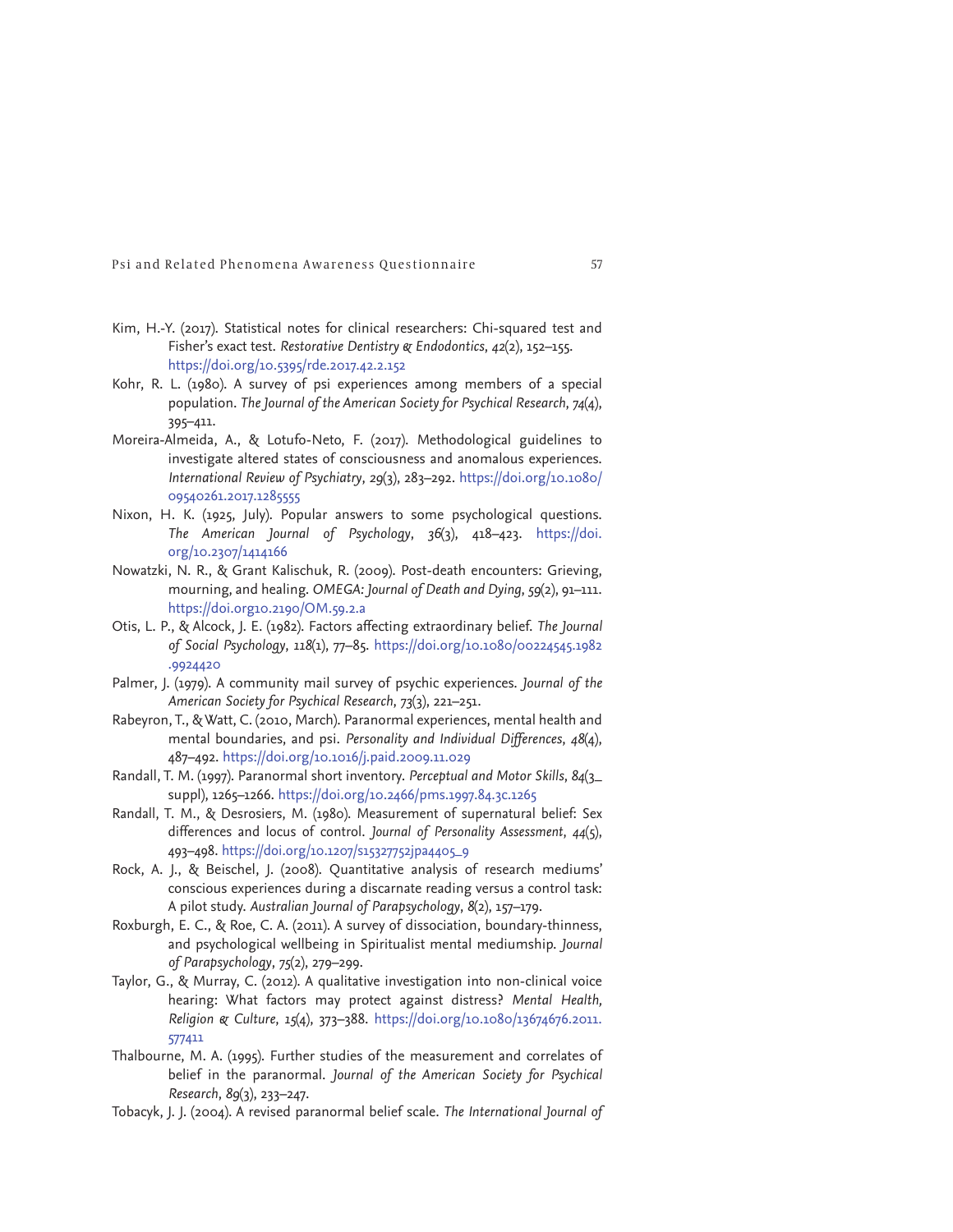*Transpersonal Studies*, *23*(1), 94–98. https://doi.org/10.1037/t14015-000

- Tobacyk, J., & Milford, G. (1983). Belief in paranormal phenomena: Assessment instrument development and implications for personality functioning. *Journal of Personality and Social Psychology*, *44*(5), 1029–1037 . https://doi. org/10.1037/0022-3514.44.5.1029
- Tucker, J. B. (2008, July). Children's reports of past-life memories: A review. *EXPLORE: The Journal of Science and Healing, 4*(4), 244–248. https://doi.org/10.1016/j.explore.2008.04.001
- Van de Castle, R. L., & White, R. A. (1955). A report on a sentence completion form of sheep–goat attitude scale. *Journal of Parapsychology*, *19*(3), 171–179.

# **APPENDIX**

## **WPRPAQ Instrument**

**The following items describe different phenomena that people have reported. For each item, read the statement and choose the option that best represents your personal experience.**

1. Some people report the ability to—without the use of medications, surgery, or other physical treatments—**send/receive healing to/from another person** for the purpose of treating illness, injury, or other ailment or condition through the use of focused intention or other specific practice.

*Were you aware that this type of healing exists?*

a. No, I've never heard of this.

- b. Yes, I have heard of this but never experienced it myself.
- c. Yes, I have heard of this but I'm not sure if I've experienced it.
- d. Yes, I have heard of this and someone else has given this type of healing to me.
- e. Yes, I have heard of this and I have given this type of healing.
- f. Both (d) and (e) are true for me.
- Prefer not to say.

2. Some people experience and report to others **communication from a deceased person** that contains accurate and specific information and can occur without any prior knowledge about the deceased, without the use of any visual, verbal, or other feedback, and without using fraud.

*Were you aware that people could provide information about the dead like this?*

a. No, I've never heard of this.

- b. Yes, I have heard of this but never experienced it myself.
- c. Yes, I have heard of this but I'm not sure if I've experienced it.
- d. Yes, I have heard of this and someone else has described accurate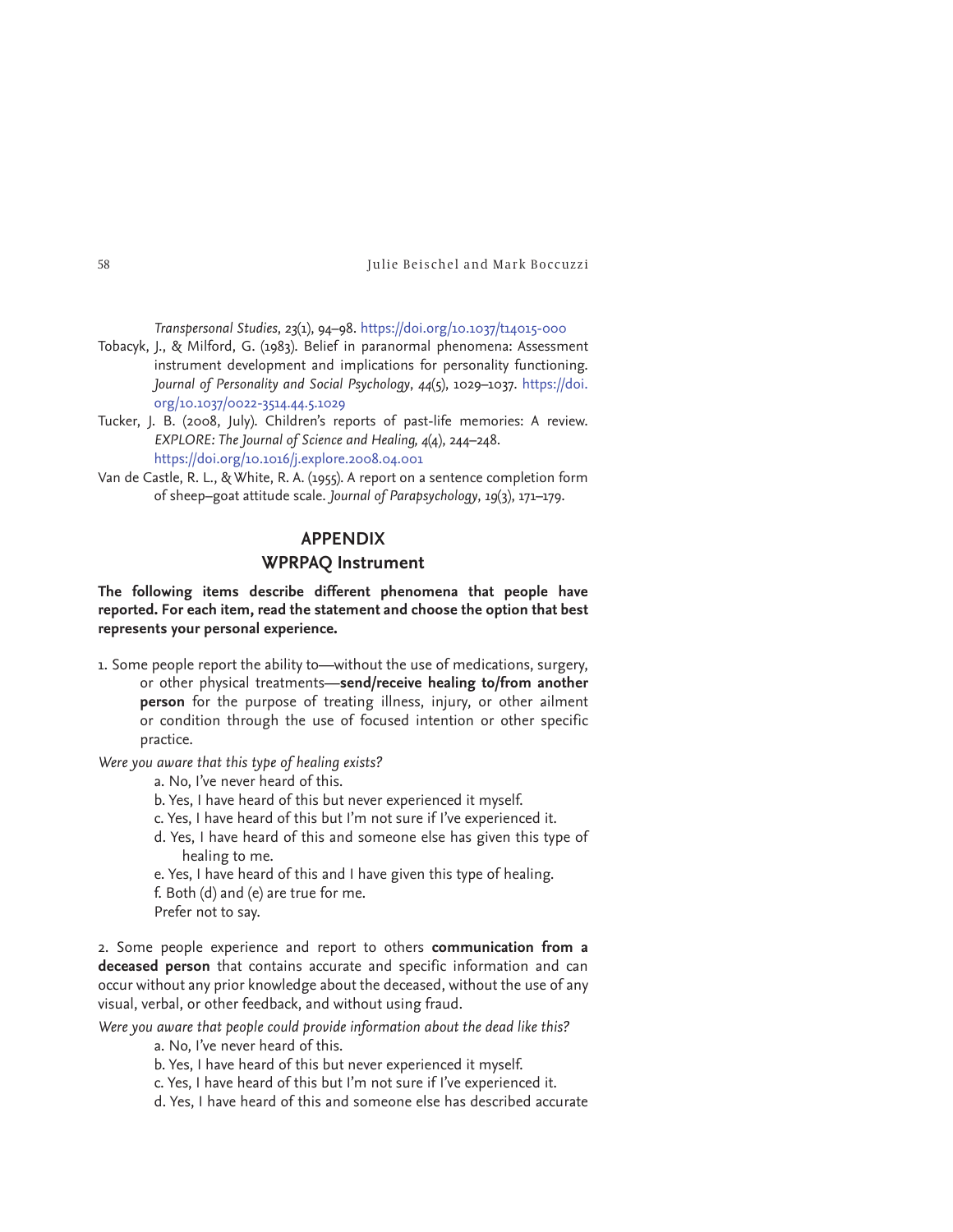information about a deceased person to me. e. Yes, I have heard of this and I have described accurate information about deceased people I didn't know. f. Both (d) and (e) are true for me. Prefer not to say.

3. Some people report knowing—without using any sensory cues (physically seeing, hearing, etc.)—accurate **information about another person's thoughts or feelings**.

*Were you aware that this mind-only transfer of information exists?*

a. No, I've never heard of this.

- b. Yes, I have heard of this but never experienced it myself.
- c. Yes, I have heard of this but I'm not sure if I've experienced it.
- d. Yes, I have heard of this and someone else has acquired accurate information about me like this.
- e. Yes, I have heard of this and I have acquired accurate information about someone else like this.
- f. Both (d) and (e) are true for me. Prefer not to say.

4. Some people report knowing—without using any sensory cues (physically seeing, hearing, etc.)—accurate **information about an object or event** that is at a distance or otherwise concealed from him/her.

*Were you aware that this acquisition of information at a distance exists?*

a. No, I've never heard of this.

- b. Yes, I have heard of this but never experienced it myself.
- c. Yes, I have heard of this but I'm not sure if I've experienced it.
- d. Yes, I have heard of this and I have acquired accurate information about a distant or concealed object or event like this.

Prefer not to say.

5. Some people report being able to have an objective effect **on tiny, quantumsized physical systems** (such as random number generators) using only their minds.

*Were you aware that this quantum effect of mind on matter exists?*

a. No, I've never heard of this.

- b. Yes, I have heard of this but never experienced it myself.
- c. Yes, I have heard of this but I'm not sure if I've experienced it.
- d. Yes, I have heard of this and I have affected a quantum-sized system using only my mind.

Prefer not to say.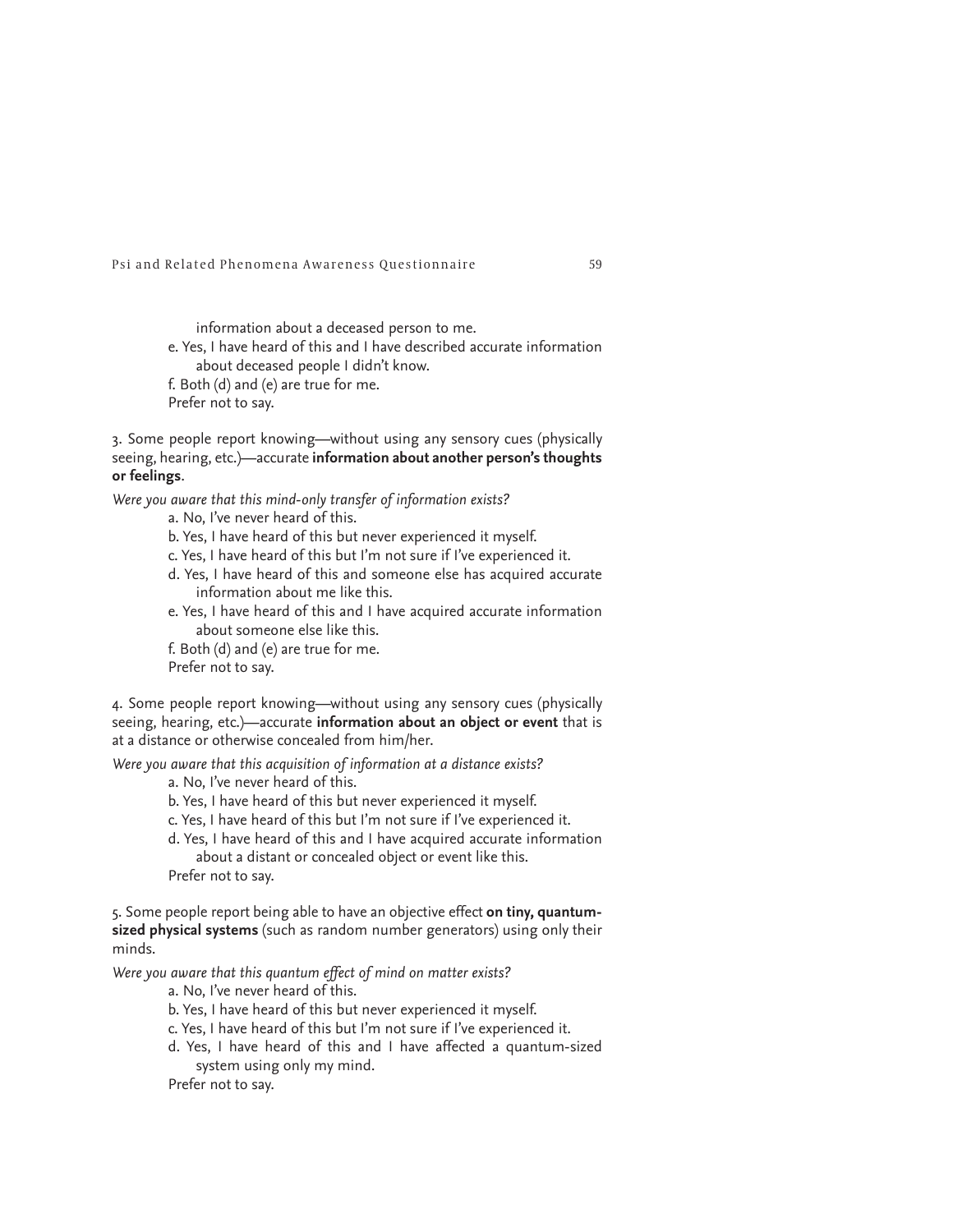6. Some people report being able to have an observable effect **on larger-thanquantum-sized physical systems** (such as dice or other small objects) using only their minds.

*Were you aware that this larger-than-quantum effect of mind on matter exists?*

a. No, I've never heard of this.

b. Yes, I have heard of this but never experienced it myself.

c. Yes, I have heard of this but I'm not sure if I've experienced it.

d. Yes, I have heard of this and I have affected a larger-than-quantumsized system using only my mind.

Prefer not to say.

7. Some people report having experienced themselves (that is, their minds, awareness, or consciousness) as temporarily **located separate from their physical bodies** and able to observe their bodies and the surrounding environments.

*Were you aware of this experience of being outside of the body?*

a. No, I've never heard of this.

b. Yes, I have heard of this but never experienced it myself.

c. Yes, I have heard of this but I'm not sure if I've experienced it.

d. Yes, I have heard of this and I have had experiences during which I felt that I was separate from my body.

Prefer not to say.

8. Some people, on being revived after **being clinically dead**, report having had conscious experiences during the time that they were dead of themselves in a plane of existence different from the physical world they are used to.

*Were you aware of the existence of these types of experiences?*

a. No, I've never heard of this.

b. Yes, I have heard of this but never experienced it myself.

c. Yes, I have heard of this but I'm not sure if I've experienced it.

d. Yes, I have heard of this and I have had a conscious experience like this when I was clinically dead or close to it.

Prefer not to say.

9. Some young children report experiencing memories, preferences, behaviors, and other characteristics that are associated with a different person **who lived at an earlier time** and died before they were born.

*Were you aware of the existence of these types of memories, etc., in young children?*

- a. No, I've never heard of this.
- b. Yes, I have heard of this but, as a child, did not experience it myself.
- c. Yes, I have heard of this but I'm not sure if I experienced it as a child.